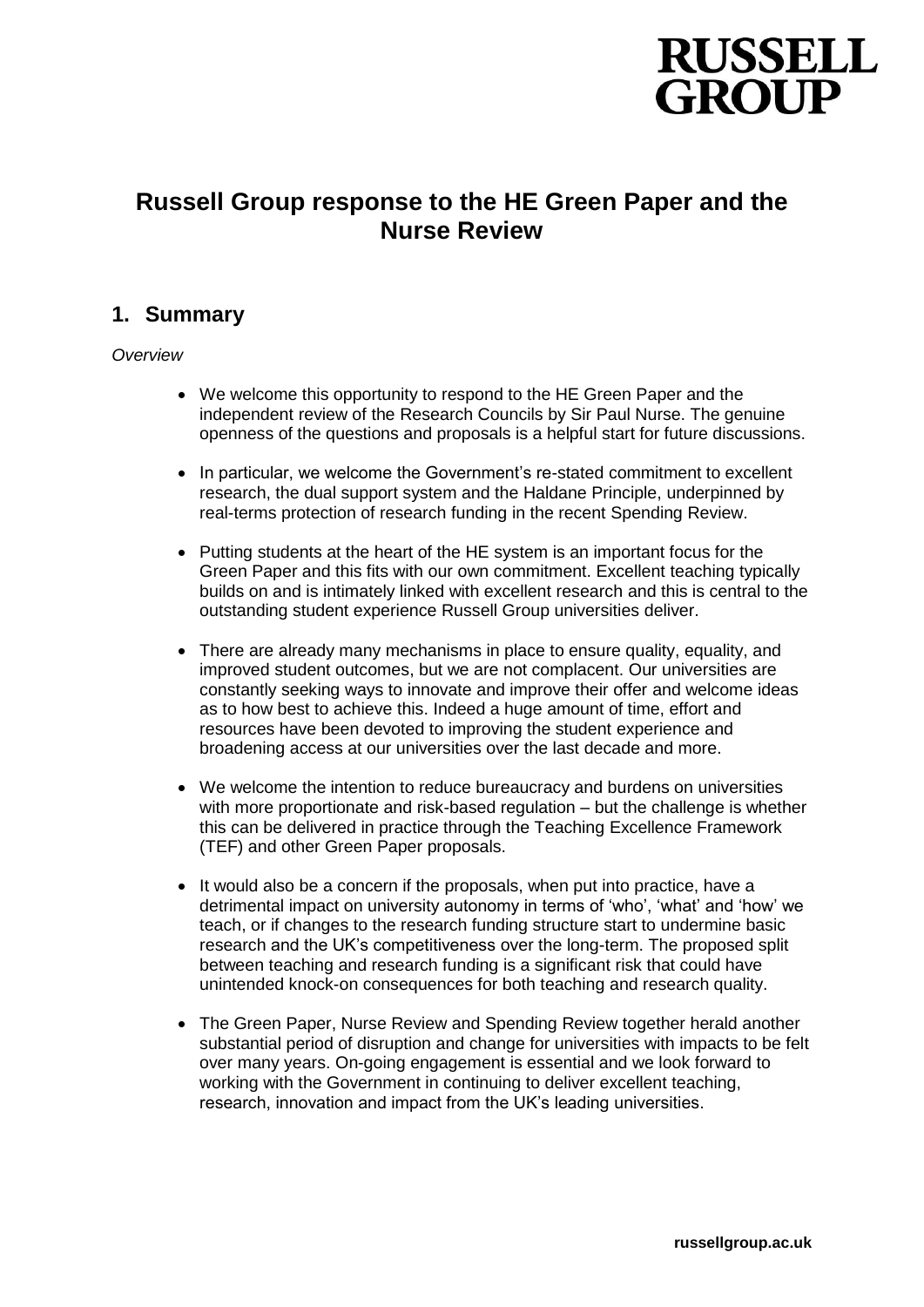#### *Teaching Excellence and Quality*

- The Government is right to recognise the national success story that is Higher Education in the UK. Russell Group universities offer excellent teaching and have in place robust systems and processes to assure the quality of teaching and the quality of the wider student experience.
- There are already numerous ways that improved quality of teaching is incentivised e.g. through a fees-based, more competitive system, more demanding and vocal students, NSS, requirements of PSRBs, QAA etc. We would therefore like to be reassured that the TEF will add significant value to those existing mechanisms without adding to regulatory burden. We are concerned that the TEF as proposed currently could increase this burden in the long-term.
- We welcome that our universities will, in principle, be allowed to increase fees by inflation from 2017/18 as there are already significant shortfalls in funding for teaching – in particular for high cost subjects. However, we are concerned about linking the ability to increase fees by inflation beyond 2017/18 to the achievement of higher TEF levels while the TEF will still be very much in the developmental stage.
- Any TEF should use measures that best reflect the quality of teaching. A basket of measures should be used, complemented by a short qualitative statement setting these in context. Robust and credible measures will take time to develop, ideally through piloting and review, and it would be wrong to attach too much significance to early iterations of the TEF.
- Nor would we wish to see the TEF being used to deliver the Government's wider HE policy agenda – where many other measures, programmes and regulations are already in place. Widening participation and social mobility are important policy objectives to which our universities are committed, but the TEF should be focused on teaching and learning, rather than on other distinct and separate agendas.
- It is important the TEF works in close alignment with or significantly minimises the need for an additional QA system and processes so as to avoid duplication and any unnecessary extension or layering of regulatory burden. The intention that TEF level 1 will be achieved by securing a successful review with the QAA, or through similar review, is therefore welcome.
- Universities will not flourish if they are overregulated and it is important that resources should be focused where problems of quality are most likely to occur. QA should therefore be risk-based and proportionate, with regulatory resources focused on new providers and areas of weakness.

#### *Social mobility and widening participation*

- Russell Group universities are investing significantly in initiatives to address the root causes of the under-representation of students from disadvantaged backgrounds and have made very considerable progress to date in widening participation and enabling student success.
- Including widening participation-related measures in the TEF would be a blunt instrument and may fail to recognise the breadth of institutions' innovative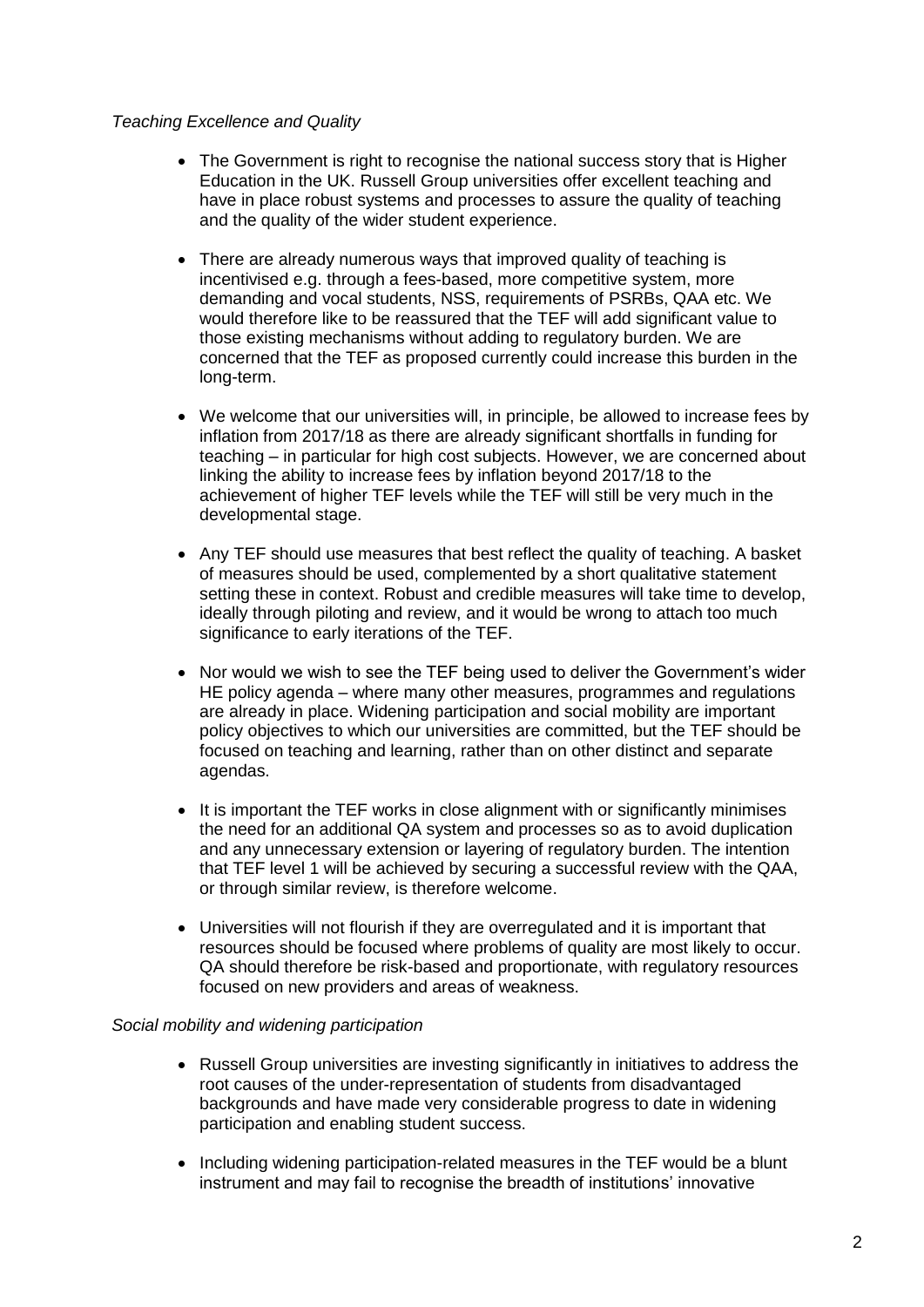initiatives to promote access and student success, as well as to take account of the root causes of under-representation.

- The Office for Fair Access (and other related agencies) is most helpful when identifying and facilitating the dissemination of effective practice, drawing on experience both within the UK and more widely, rather than setting more targets or issuing directives. We all share a common aim of increasing the number of students from disadvantaged backgrounds in our universities so it is important institutions should be able to determine their own priorities and focus resources appropriately, within the constraints of an already heavily regulated environment.
- Our universities are strongly committed to fairness and equality in admissions. However, the introduction of 'name-blind' admissions could actually hinder efforts to improve progression to HE for disadvantaged and under-represented groups and will present a number of practical difficulties in implementation.
- The national targets to improve access for disadvantaged students and those from BME groups should be sufficiently flexible to take local context into account. In addition, BME students are not a homogenous group and careful thought must be given to how targets can differentiate accordingly.

#### *New providers, student protection and funding for teaching*

- There is a substantial need for quality assurance of lower-performing institutions and for new entrants to the HE market. A robust probationary period for new entrants is required to protect the UK's reputation for high quality teaching.
- Universities should be allowed to make their own appropriate arrangements in terms of student protection against course or institutional closure.
- Where resource and capital funding for teaching sits in the new landscape requires careful consideration. Creating a dichotomy in funding for teaching and research could lead to a greater separation of the two on the ground in universities, rather than fostering more strategic approaches where teaching and research can reinforce each other.

#### *Regulatory architecture*

- One of our key concerns is the proposal to split HEFCE's responsibilities for teaching and research funding into separate bodies when, in the planning and management of leading universities and academic staff, the two are so closely linked.
- The HE regulatory system should be clear and transparent. The proposal to create separate bodies for funding teaching and research could make it harder for universities to plan and manage. HEFCE currently provides a helpful buffer between universities and government and we would be concerned if this is lost with the creation of the OfS and redistribution of other key functions that HEFCE provides.
- It is important that the costs associated with the OfS are contained. If a subscription model is used to finance the OfS then subscriptions should be proportionate to the risk individual universities represent (and therefore the extent of regulation they require) rather than being based on the size of the university (e.g. student numbers).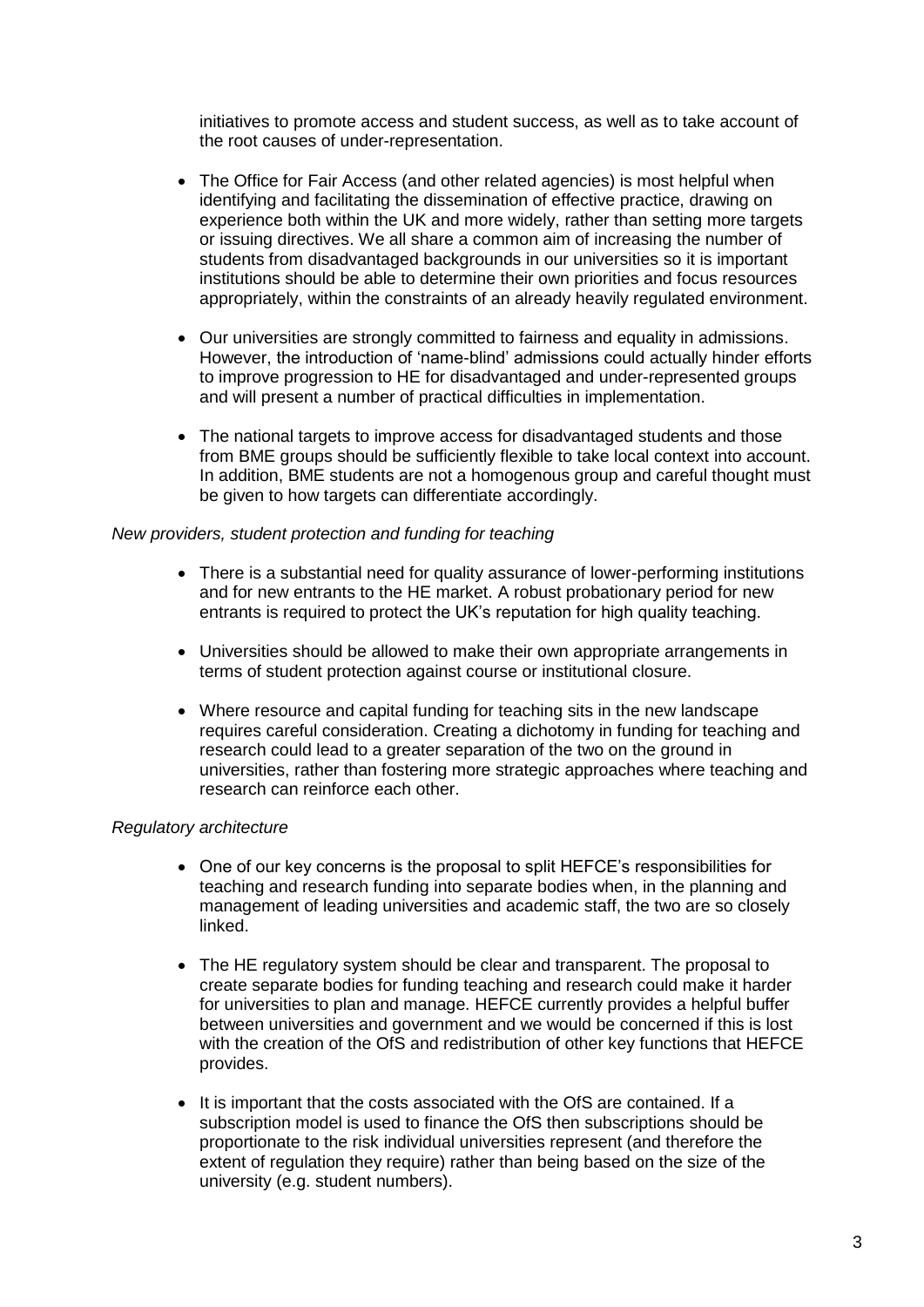The proposal to exempt universities from the Public Body requirement to respond to requests under the Freedom of Information Act (2000) is welcome.

#### *Research*

- Changes to the research landscape could offer opportunities to align more closely some of the policies and practices in the current system, but there are also a number of significant threats and challenges which we urge the Government to consider seriously to protect the vitality, autonomy and comparative strengths of the current UK research funding system.
- Improvements to the current system could be made by an enhanced Research Councils UK (RCUK) which would be a less radical option than the creation of a new body in the form of the proposed Research UK (RUK), with potentially fewer risks. If RUK is created, it must remain closely engaged with the academic community and excellence must continue to be the primary criteria for funding.
- The combination of stable core funding and competitively awarded grants provided through the dual support system ensures the diversity and breadth of research in the UK. We appreciate the wording in the Green Paper and Nurse Review about preserving the dual support system, and there is now an opportunity to take this further by enshrining in legislation a commitment to support two distinct research funding streams in the UK in perpetuity. Measures to protect the principle of dual support are important to guard against the risks of allocating the two funding streams within one organisation.
- The REF is a fundamental part of the UK's dual support system for research funding. Whilst there is scope to improve the REF for the future, it should be recognised that the RAE/REF has succeeded in driving up the quality of research in the UK by supporting a research culture focused on excellence.
- Metrics may be seen at first sight as a quicker and cheaper alternative to peer review, but it is essential to be aware of the many shortcomings in their use. Importantly, metrics lack the element of judgement that is at the heart of the long-established peer review process.
- We would welcome a lighter touch REF and there are some areas where metrics can be useful, but peer review should remain at the heart of the process, with metrics used where appropriate to complement and aid human judgement.
- We look forward to contributing to Lord Stern's review of REF over the coming months, in particular looking at ways to reduce the burden of the REF without diluting its rigour and international reputation.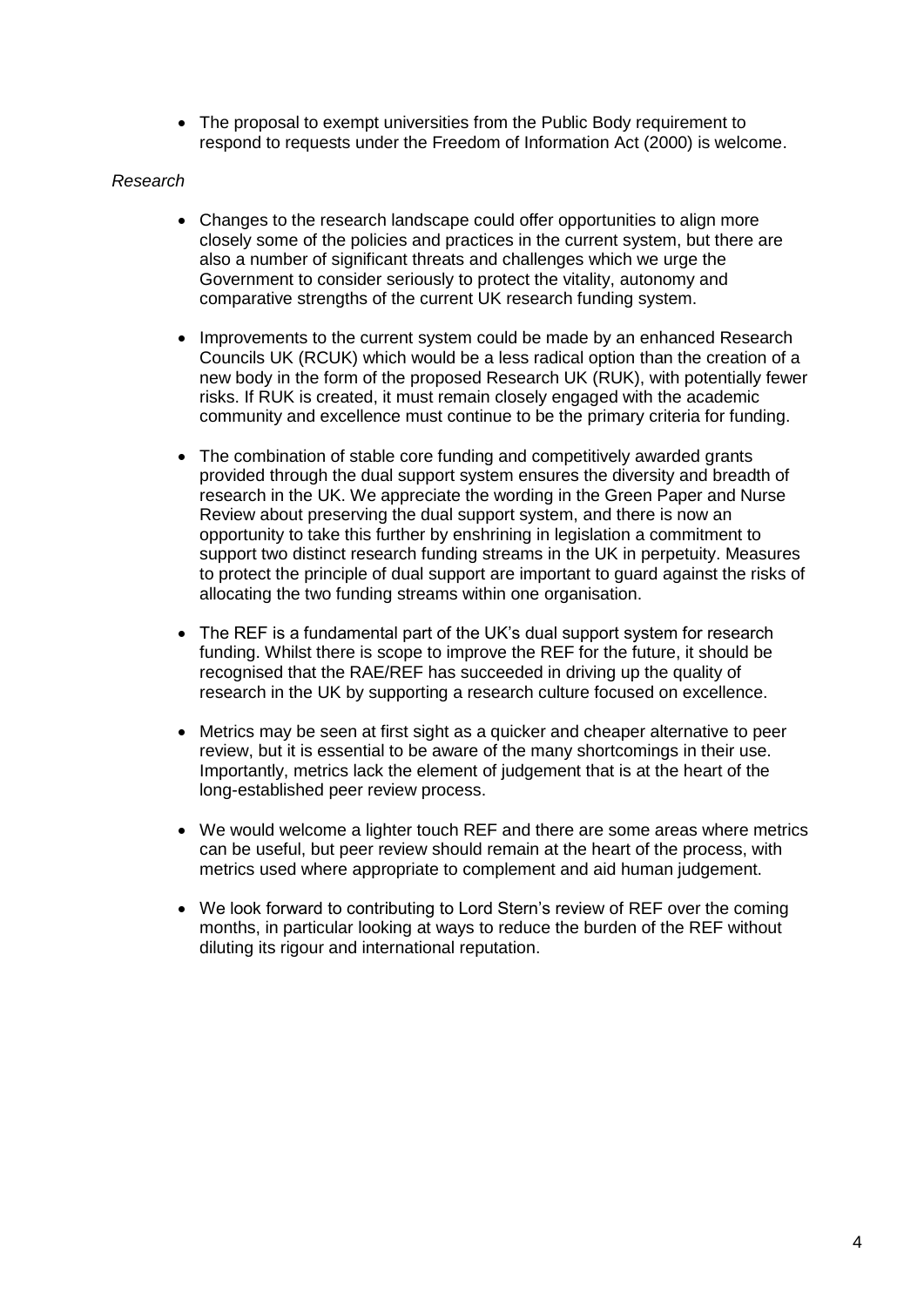# **2. Overview**

 $\overline{a}$ 

- 2.1 We welcome this opportunity to respond to the HE Green Paper (*Fulfilling our potential: teaching excellence, social mobility and student choice*) and the independent review of the Research Councils by Sir Paul Nurse (*Ensuring a successful UK research endeavour*), both published in November 2015. This submission follows the same general thematic headings as the Green Paper, with research and the Nurse Review as the final section. Comments relating to particular questions in the Green Paper are flagged, for ease of reference.
- 2.2 The Government's re-stated commitment to excellent research, the dual support system and the Haldane Principle in the Green Paper and Nurse Review, underpinned by real-terms protection of research funding (both resource and capital) in the Spending Review are very welcome. These commitments rightly recognise the positive impact universities have on the economy, society and culture right across the country and internationally. Our leading universities are engines of growth and are world-class assets for the UK $1$ .
- 2.3 Putting students at the heart of the HE system is an important focus for the Green Paper and this fits with our own commitment.
- 2.4 **In leading universities, excellent teaching typically builds on and is intimately linked with excellent research** – and our universities provide a world-class learning experience at both undergraduate and postgraduate level. Our report (and supporting film), *A passion for learning: The student experience at Russell Group universities*, explores how our universities provide a first-class learning environment for students to flourish, how they support students to get the most from the education on offer and how they give graduates the best chance of success in the wider world<sup>2</sup>.
- 2.5 There are already many measures in place ensuring quality, equality, and improved student outcomes, but we are not complacent. Our universities are constantly seeking ways to innovate and improve their offer and welcome ideas as to how best to achieve this. Indeed a huge amount of time, effort and resources have been devoted to improving the student experience and broadening access at our universities over the last decade and more.
- 2.6 **We welcome the intention to reduce bureaucracy and burdens on universities with more proportionate and risk-based regulation** – but the challenge is whether this can be delivered in practice through the Teaching Excellence Framework (TEF) and other Green Paper proposals. The potential costs associated with the TEF and with funding of the new Office for Students (OfS) regulatory body is a concern. The complex structure of fee caps and TEF levels needs further consideration and it is not obvious that the proposed incentives are enough to offset the potential cost, burden and risk of engagement in TEF beyond level 1. Indexation of the tuition fee cap is welcome, but will bring in relatively little additional income if inflation remains

 $1$  For an overview of the research impact of Russell Group Universities, see our recent report and film: *Engines of growth – the impact of research at Russell Group universities*: [http://russellgroup.ac.uk/policy/publications/engines-of-growth-the-impact-of-research-at-russell](http://russellgroup.ac.uk/policy/publications/engines-of-growth-the-impact-of-research-at-russell-group-universities/)[group-universities/](http://russellgroup.ac.uk/policy/publications/engines-of-growth-the-impact-of-research-at-russell-group-universities/)<br>2 http://rupeellare.u

[http://russellgroup.ac.uk/policy/publications/a-passion-for-learning-the-student-experience-at-russell](http://russellgroup.ac.uk/policy/publications/a-passion-for-learning-the-student-experience-at-russell-group-universities/)[group-universities/](http://russellgroup.ac.uk/policy/publications/a-passion-for-learning-the-student-experience-at-russell-group-universities/)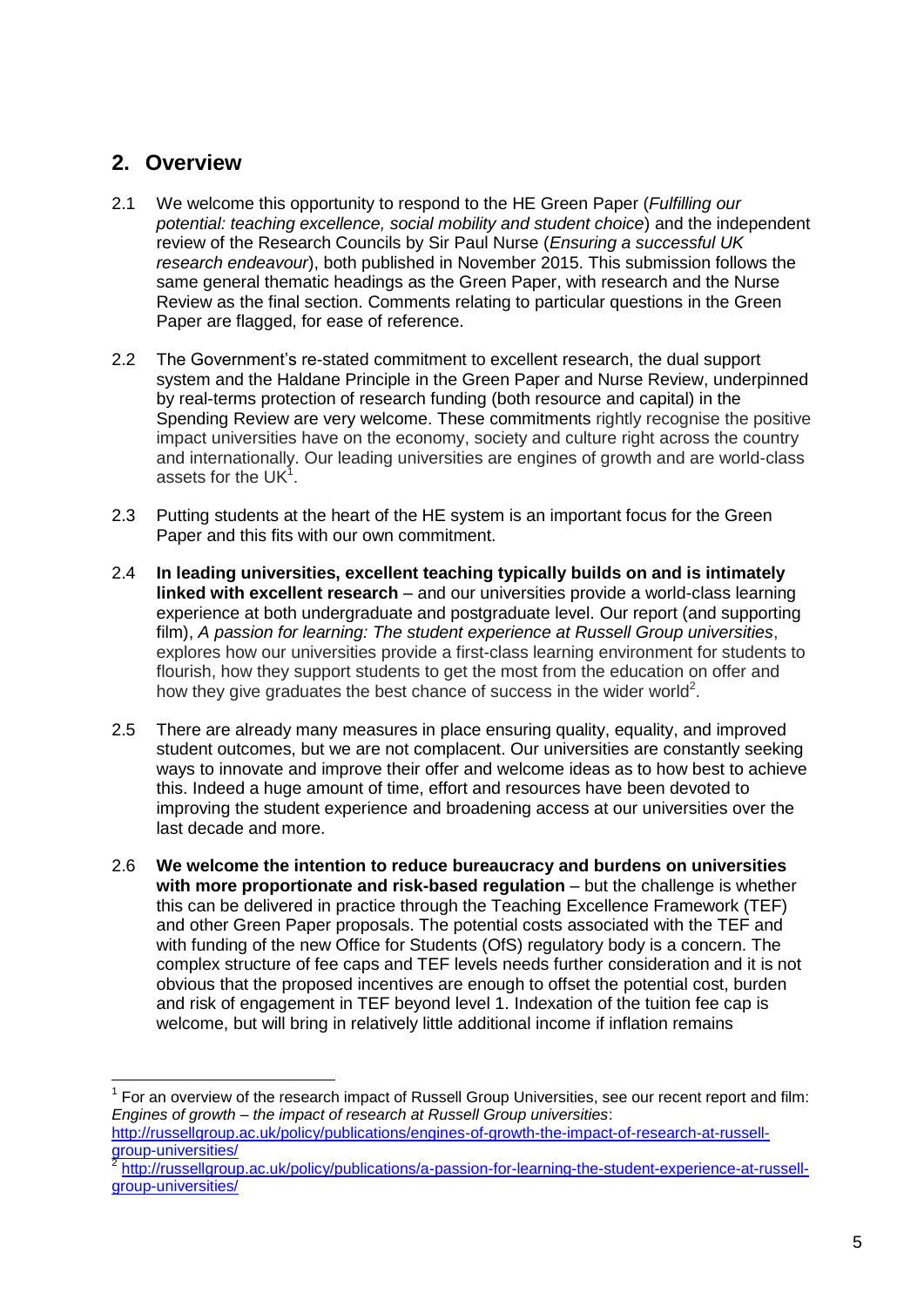historically low. Indeed, the costs for institutions of the TEF assessment process may exceed that increased fee income.

- 2.7 It would also be a concern if the proposals, when put into practice, have a detrimental impact on university autonomy in terms of 'who', 'what' or 'how' we teach, or if changes to the research funding structure start to undermine basic research and the UK's competitiveness over the long-term.
- 2.8 The creation of the Office for Students and separate arrangements for the dual funding of university research will lead to a split in the funding and regulation of teaching and research, which are currently the responsibility of HEFCE. This may have unintended consequences, for example in terms of new data requirements and a risk that no single regulator will have an overview of the financial viability of universities in receipt of research funding<sup>3</sup>; there are also likely to be knock-on consequences for both teaching and research quality.
- 2.9 There are still some significant unknowns in terms of the future regulatory environment, the details of TEF (subject of a further consultation), how the Higher Education Innovation Fund (HEIF) and other funding streams and activities covered by HEFCE will be supported in future, and how fast many of the changes signalled in the Green Paper, Nurse Review and Spending Review will be implemented. Much will depend on whether legislation is required, or if more can be done by working with universities and building on best practice. Engagement with universities throughout this process is essential and we look forward to working with Government as proposals for the HE system are considered further.

# **3. Teaching Excellence and Quality**

- 3.1 The Government is right to recognise the national success story that is Higher Education in the United Kingdom. Indeed, higher education is one of this country's major assets, teaching over two million students per year, with an international reputation for quality and high levels of student satisfaction. Russell Group universities offer excellent teaching and are working hard to ensure all those with the potential to succeed have the opportunity to do so.
- 3.2 We welcome the emphasis in the Green Paper on ensuring the quality of higher education for the future, but, as we set out in our recent evidence to the BIS Select Committee, there are already numerous ways that improved quality of teaching is incentivised<sup>4</sup>:
- (a) The fees-based system has driven and continues to drive up teaching quality. But the system is still embryonic and needs time to really take effect and then bed down, and there are features of the new system that could be improved.
- (b) Information flows are a key factor in any properly functioning market and these have certainly improved, for example: with the Key Information Set (KIS) , the National Student Survey (NSS) and a wide range of information available on and through the

 3 The existing memorandum of assurance and accountability between HEFCE and institutions is fit for purpose, and it would not be desirable for universities to have separate agreements with both OfS and Research UK.

<sup>4</sup> [http://russellgroup.ac.uk/policy/policy-documents/bis-select-committee-on-the-future-of-higher](http://russellgroup.ac.uk/policy/policy-documents/bis-select-committee-on-the-future-of-higher-education/)[education/](http://russellgroup.ac.uk/policy/policy-documents/bis-select-committee-on-the-future-of-higher-education/)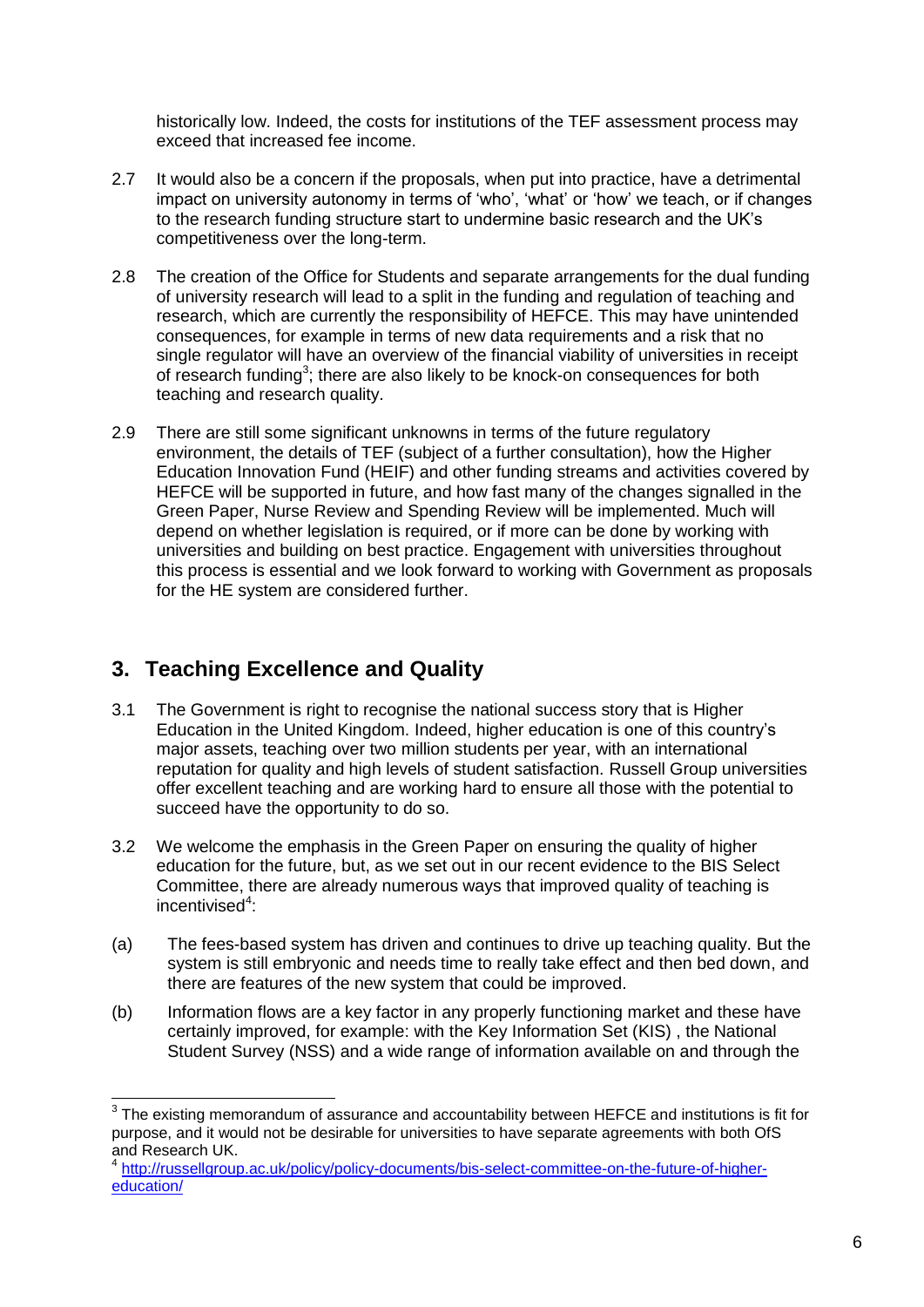UCAS and Unistats websites. However, a review of how relevant information is organised and accessed would be appropriate.

- (c) Moreover, there are already many ways by which quality of teaching and learning is assessed and assured including:
	- i. Internal quality assurance mechanisms
	- ii. The external examiner system
	- iii. Quality Assurance Agency (QAA) reviews
	- iv. Extensive audit and reviews by a wide-range of Professional, Statutory, and Regulatory Bodies (PSRBs).
- 3.3 The result of all of these factors can be seen in very positive statistics about our universities. For example: in 2014 the NSS recorded student satisfaction at a 10 yearrecord high – with 88% overall satisfaction scores at Russell Group universities<sup>5</sup>; employers continue to value our graduates extremely highly, for example according to the [QS world university rankings](http://www.topuniversities.com/qs-world-university-rankings) 2015, 11 of the top 50 universities in the world, as ranked by employers, are Russell Group universities. And our drop-out rates are extremely low: the latest HESA statistics show an average continuation rate for young full-time first degree entrants at Russell Group universities of 97%.
- 3.4 We are not arguing that everything is perfect by any means, but that there are already many mechanisms in place to drive up quality and these are continuing to evolve effectively as expectations in the HE system rise. There is a real danger that the TEF – in particular in its later iterations – could add a significant new burden on universities and seems at odds with the Government's desire for less red tape elsewhere in the economy.
- 3.5 However, we recognise the Government is keen to introduce a new teaching framework and have already submitted ideas to BIS as to how that could be formed and implemented. We make further suggestions about the future shape of the TEF below.

#### **Quality assurance**

- 3.6 Our universities will not flourish if they are overregulated and it is important resources should be focused where problems of quality are most likely to occur. Quality Assurance (QA) should therefore be risk-based and proportionate, with regulatory resources focused on new providers and areas of weakness. We welcome that the Green Paper highlights this as the Government's aim. Any new QA system must have three core components:
	- It should be demonstrably risk-based
	- Standards should be consistent, but regulation should be proportionate
	- Any new HE providers should be subject to the most rigorous QA tests.
- 3.7 Universities with a strong track record of success, and which have been delivering high quality education for a long time, should be subject to considerably less inspection and bureaucracy than newer institutions. This will also provide for the most efficient use of public funds.
- 3.8 It is important the TEF works in close alignment with or significantly minimises the need for an additional QA system and processes so as to avoid duplication and any unnecessary extension or layering of regulatory burden. The intention that TEF level 1

 5 The overall NSS satisfaction score at other (non-Russell Group universities) in 2015 was 85%.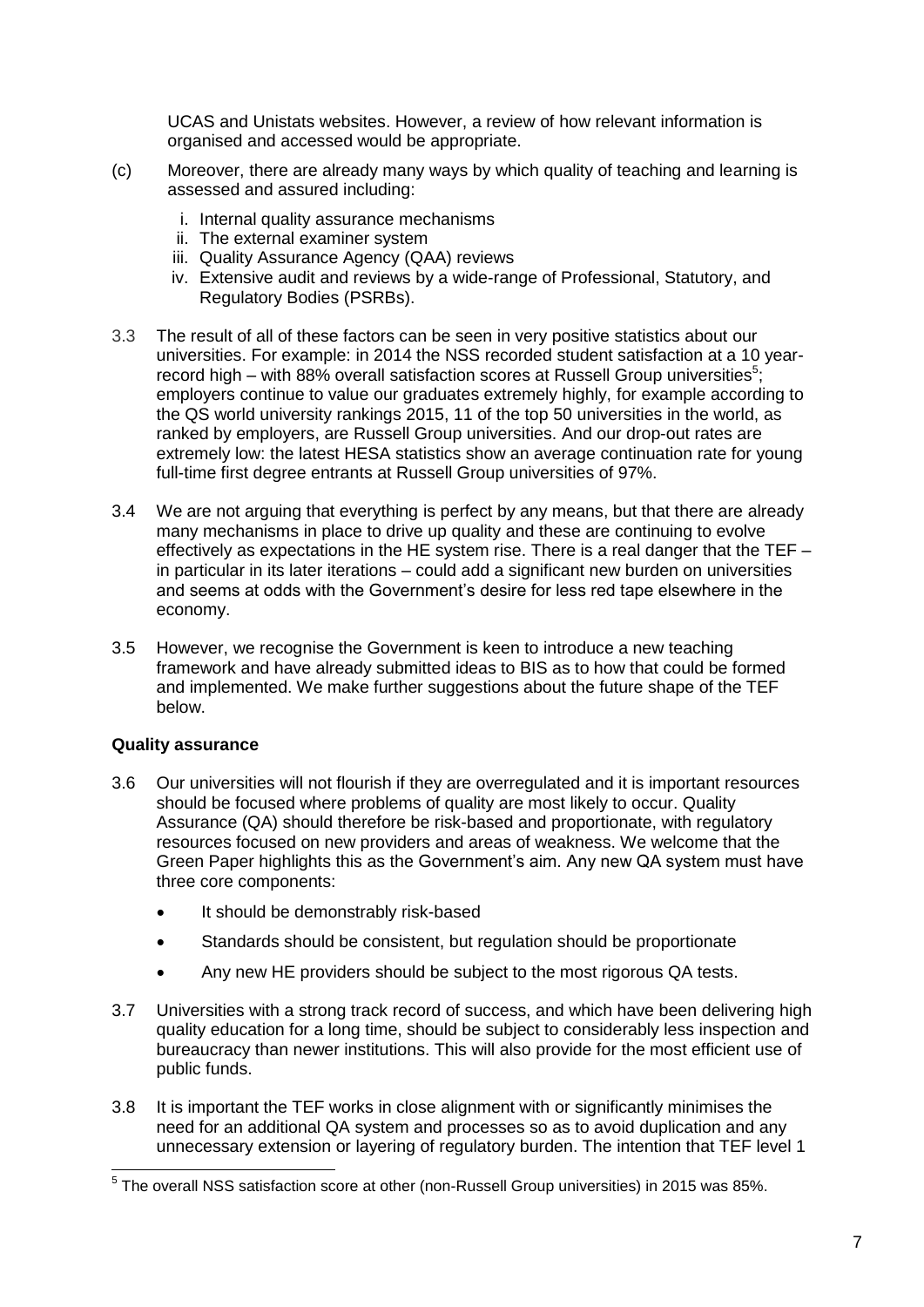will be achieved by securing a successful review with the QAA, or through similar review, is therefore welcome (*question 5* in the HE Green Paper).

## **Assessing teaching excellence**

- 3.9 If the TEF is to be introduced we would prefer that it supports universities in managing and delivering high quality teaching and learning in diverse ways. It should help encourage esteem and reward for high quality teaching staff, something which leading universities already take very seriously. The Government could help provide even more backing for this through publicly-funded scholarships for staff to promote high quality teaching in universities.
- 3.10 The proposed pre-requisites for entering the TEF, such as compliance with the Competition and Markets Authority (CMA) and potentially having to use the Grade Point Average (GPA) system for degree classification<sup>6</sup> could undermine efforts to boost teaching quality if resources have to be used elsewhere (*question 4*).
- 3.11 Similarly, there is a risk the TEF may skew investment in teaching quality towards measures focused on the chosen metrics, at the expense of other activity that students and employers value – and potentially at the expense of academic values.
- 3.12 Indeed, it is not clear the TEF will be effective in driving up the quality of teaching and we would argue there are other more effective ways of doing that by building on the current system. However, there is a real risk the TEF will add to the burden of regulation on universities – and in particular in its later iterations if conducted at the level of individual disciplines (*question 5*, *question 7*).

# *TEF measures*

- 3.13 It is important the TEF is seen to have credibility. There may be significant scrutiny and secondary reporting of the TEF results so it is vital to ensure the measures used are validated and accurately reported. **The focus of the TEF must remain solidly on teaching quality.** For example, if the NSS is used as a component metric in the TEF then teaching quality, rather than other elements, should be the focus, and the NSS has a section (currently questions 1-4 in the survey) devoted to this.
- 3.14 The TEF assessment should reflect the extent to which university teaching is already subject to scrutiny by PSRBs and avoid duplication here (something HEFCE has said in its recent consultation on the QA system that it also supports). These bodies already exercise exacting quality assessment standards on the courses they validate on behalf of their respective professional bodies.
- 3.15 We agree that, in any extension beyond level 1, the TEF should be informed by **a basket of measures that will enable different aspects of teaching excellence to be highlighted**. Ideally, this basket should include a measure to reflect the relationship between high quality teaching and high quality research activity. The learning environment is a key underpinning factor in the best teaching and we would wish to see the TEF recognising the importance of investment in high quality teaching facilities, IT and library resources, fieldwork and other relevant support. It is also

 6 Although the Green Paper says GPA is not a pre-requisite, it also states that 'it will be taken into account when making assessments' for higher levels of TEF, so in practice this could become a *de facto* requirement, with all of the additional costs and administrative burden this may require. We recognise there are some strengths in GPA systems, and some universities are planning moves in this direction anyway, but use of GPA should be for universities to decide for themselves rather than being a prerequisite.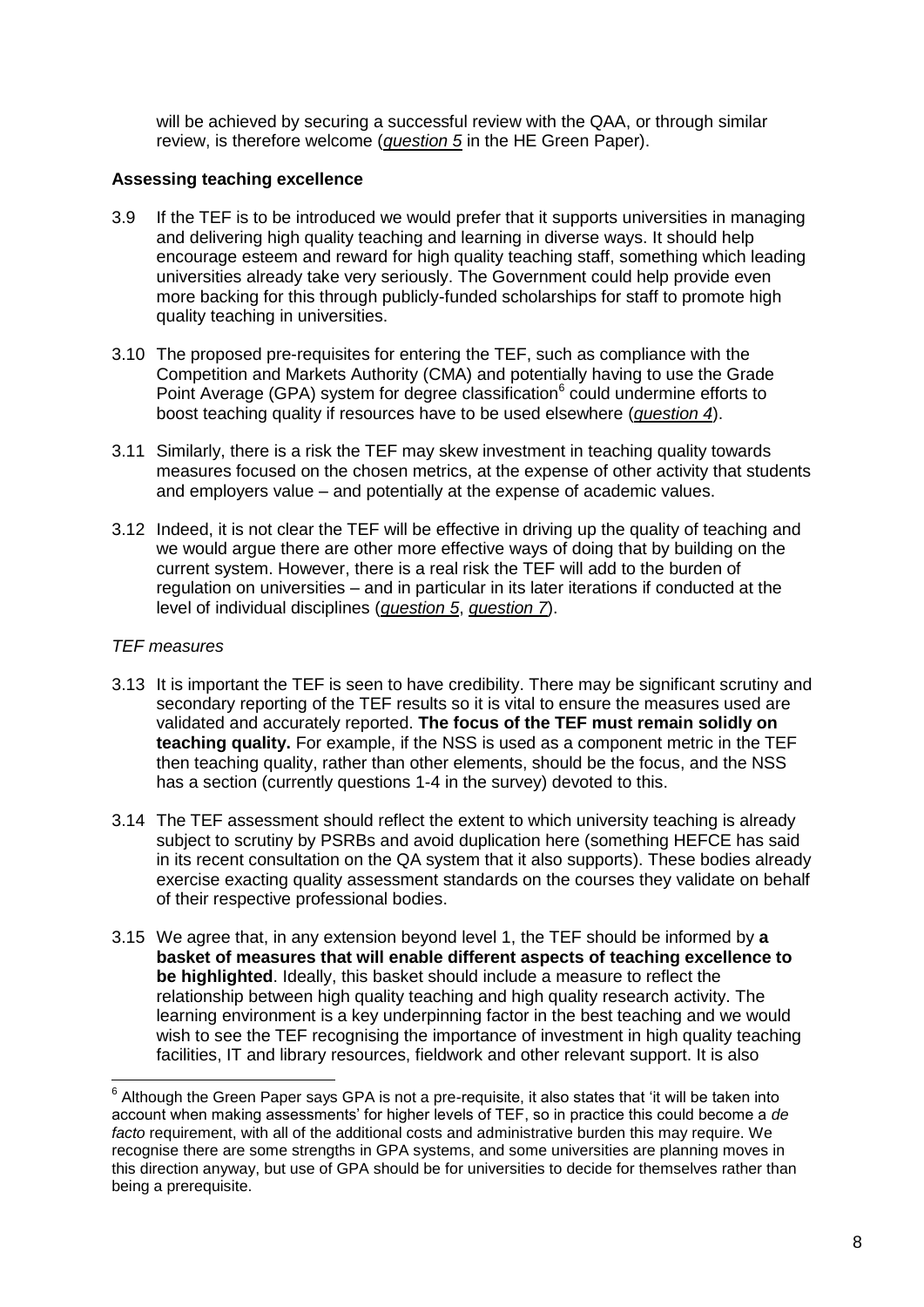important to recognise that university is not school and independent learning alongside lectures and group work is a core part of a high quality undergraduate experience. Excellent teaching should lead to excellent outcomes in terms of continuation with courses and then onward progression into professional employment and/or further study, so an ambition to include a genuine outcome component in TEF is worth considering further in the technical consultation (*question 10*).

- 3.16 Diversity across HEIs should be recognised and encouraged, so it is important universities are able to choose additional measures for inclusion in any assessment alongside any measures common to all. This 'Core Plus' model and ability to select from a basket of measures also enables universities to compete effectively and develop their distinctive offerings.
- 3.17 The basket of measures should not include simple 'value-added' measures as these would not capture the great diversity and value of educational experiences, for example: academic content, growth in confidence, team-working ability, and entrepreneurial skills. Any 'value-added' metrics risk creating perverse incentives to move effort and resource away from the rich and diverse mixture of skills and personal development opportunities graduates need into a narrower model of higher education (*question 10*, *question 11*).

#### *Qualitative measures*

3.18 The TEF should include an appropriate qualitative component in addition to quantitative measures. This could be in the form of a short institutional narrative to set the context for the quantitative component, and in particular any additional metrics chosen. This would also provide an opportunity for universities to showcase particular examples and to provide supporting comments, such as feedback from PSRB reviews. The REF 2014 exercise included a section on the research environment, so this could be a useful point of comparison between research and teaching at a particular institution (*question 11*).

#### *Proposed approach to differentiation and award as the TEF develops*

- 3.19 Experience of developing the Research Excellence Framework and its precursors suggests the TEF may take a number of iterations over many years to develop and refine. The Government should, therefore, be cautious of attaching too much weight to the first outputs from a new framework. **Iterations beyond TEF level 1 should be piloted and reviewed before being considered for wider roll-out.**
- 3.20 Creating a system where there is a binary divide between institutions whose teaching is judged as 'excellent' and those whose teaching is 'not-excellent' would require very fine decisions at the margin for those institutions whose teaching quality is judged to fall close to that dividing line. This is particularly true given the impact (in terms of fee income and reputation) for any institution whose teaching is judged to be 'not excellent'. However, the proposal to introduce numerous levels of TEF with rolling assessment will require even more precise judgements to be made (e.g. between levels 2 and 4) as to the relative excellence of teaching when the TEF is still being developed (*question 8*).
- 3.21 There is a systemic risk to the international reputation and standing of UK Higher Education (and potentially to the reputation of individual institutions) from a poorly developed, misused or misinterpreted TEF.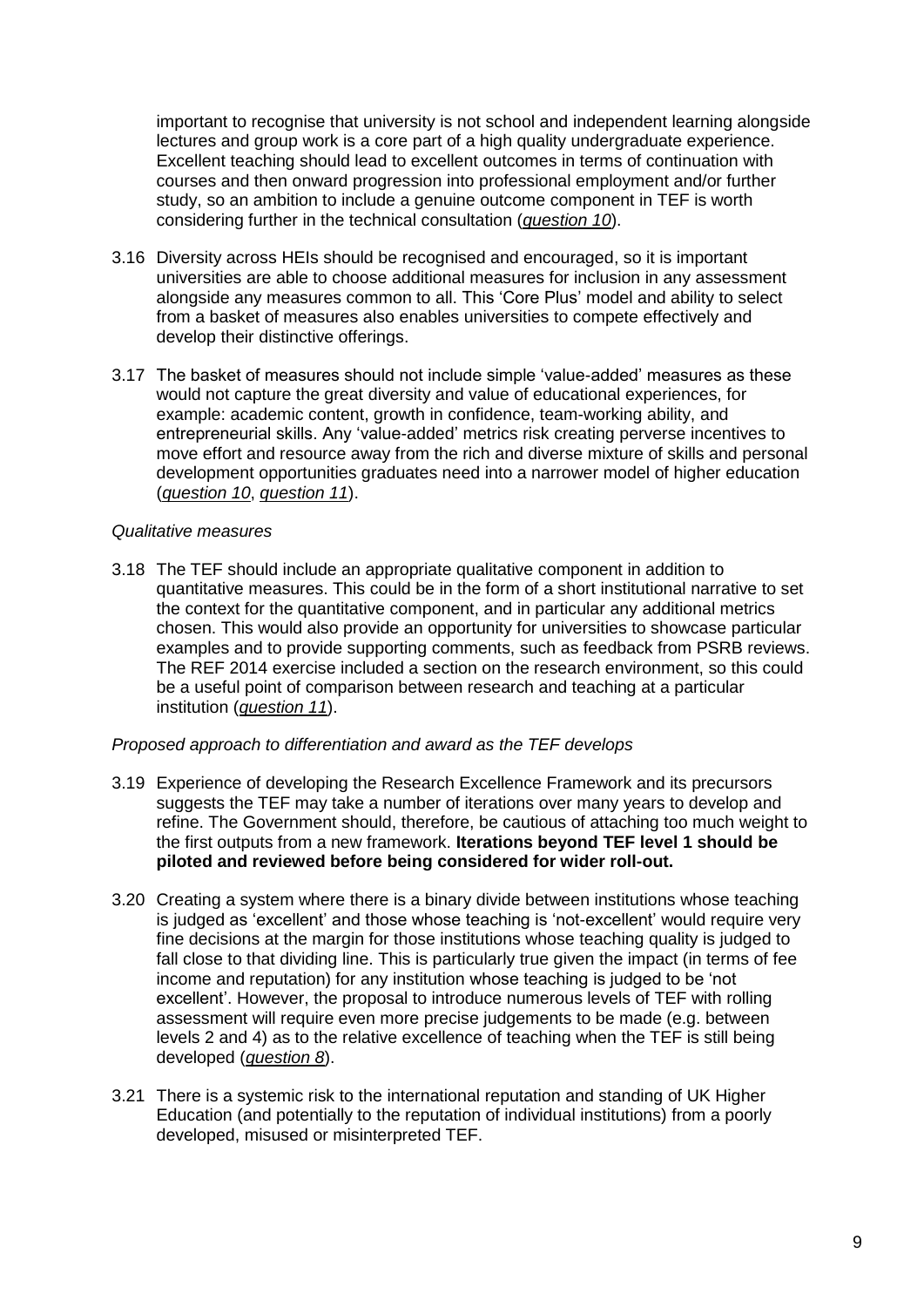# *TEF panels*

3.22 With robust judgements needed on the TEF submissions made by institutions – in particular any qualitative element and any fine distinction between various TEF levels if they are introduced – the membership of the TEF panel will be critical and it is important this should include senior, and respected, individuals from leading universities who are fully able to evaluate teaching excellence (*question 6*).

## *Linking the TEF to tuition fee caps*

- 3.23 We welcome that our universities will, in principle, be allowed to increase fees by inflation from 2017/18 as there are already significant shortfalls in funding for teaching – in particular for high cost subjects. However, we are concerned about linking the ability to increase fees by inflation beyond 2017/18 to the achievement of higher TEF levels while the TEF will still be very much in the developmental stage (*question 5c*).
- 3.24 Allowing the maximum fees cap to rise in line with inflation will help to ensure funding for teaching is maintained in real terms. Since 2012 the value of the maximum tuition fee has been steadily eroded by inflation, so we welcome the Government's decision to allow indexation, although we would have preferred this to have happened sooner. Restoring the real value of £9,000 tuition fees would be welcome.<sup>7</sup>

# **4. Social mobility and widening participation**

- 4.1 We want every student with the qualifications, potential and determination to succeed at a Russell Group university to have the opportunity to do so, whatever their background.
- 4.2 The recognition that strong progress has been made in enabling the most disadvantaged students to access higher education, as well as those from underrepresented groups, is welcome. Russell Group universities in particular have made significant progress in widening access to their institutions, but we are far from complacent or content with progress to date:
- (a) In 2013-14, 77% of young full-time first-degree entrants at Russell Group universities were from state schools and colleges, up from 68% in 1997.<sup>8</sup>
- (b) In 2015, students eligible for free school meals were 65% more likely to enter high tariff institutions including Russell Group universities than they were in 2011.<sup>9</sup>
- (c) BME students are also now more likely to be accepted onto courses at Russell Group universities: numbers of new black students have increased by 39% between 2010 and 2014, numbers of Asian students accepted have risen by 14% and 'Mixed' ethnicity student numbers have risen by 28%.<sup>10</sup>
- 4.3 Our universities are committed to ensuring they provide excellent teaching and an outstanding experience to all students. However, **the TEF should be focused solely**

 7 The £9,000 maximum fee, fixed since 2012, is expected to be worth approximately £7,730 by 2017/18; to provide the equivalent buying power of 2012, the fee would need to be over £10,400 in 2017/18.

<sup>&</sup>lt;sup>8</sup> HESA performance indicators for 2013/14 (calculation by the Russell Group)

<sup>&</sup>lt;sup>9</sup> UCAS 2015 end of cycle data

<sup>&</sup>lt;sup>10</sup> UCAS 2014 end of cycle data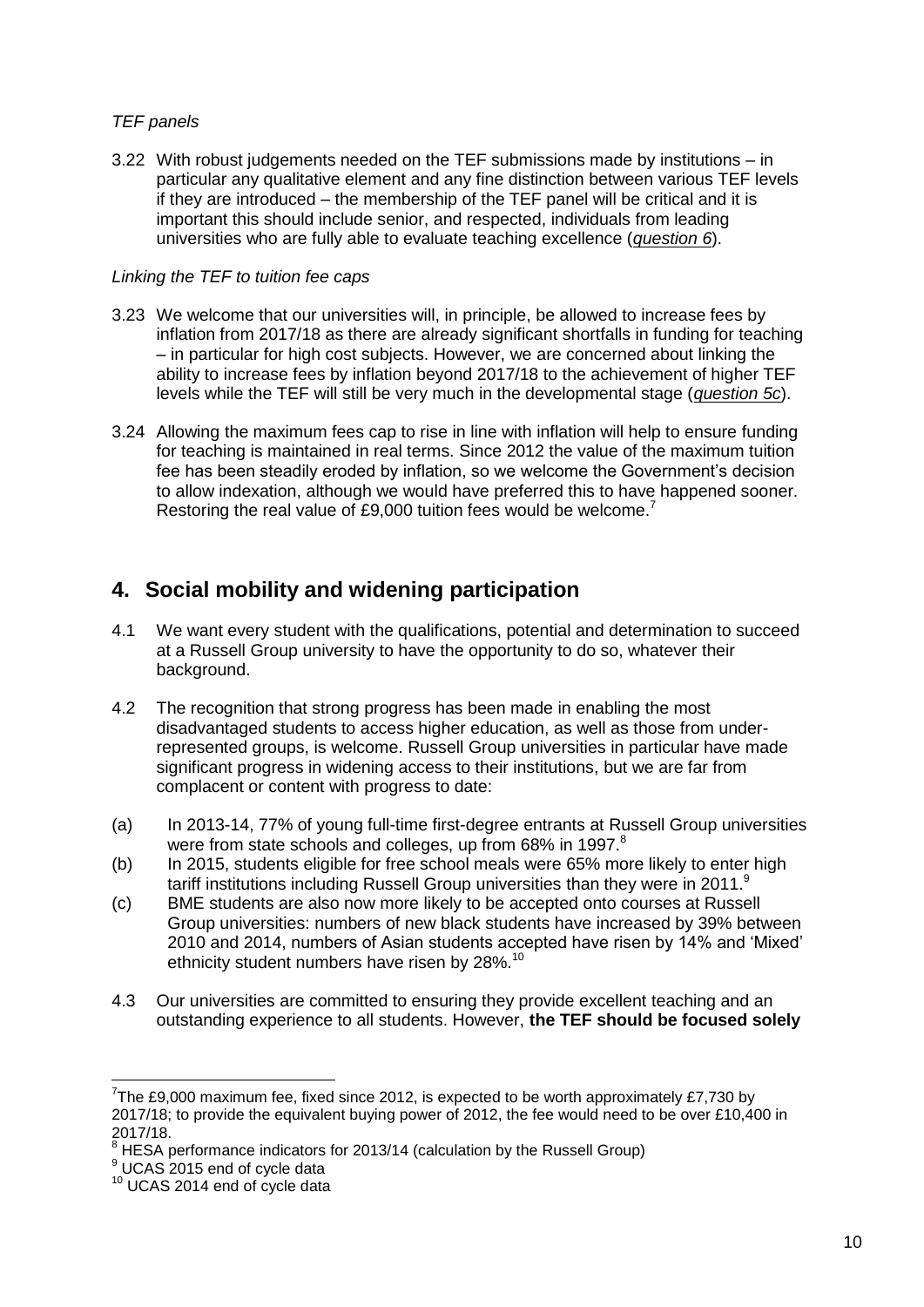#### **on teaching and learning excellence and not on other distinct agendas, such as widening participation and social mobility** (*question 4*, *question 12a*).

- 4.4 Including access measures within the TEF would ignore the root causes of underrepresentation including attainment at school and differences in pupils' aspirations and attitudes (which are referenced in the Green Paper).<sup>11</sup> The attainment gap means selective universities only have access to a narrow pool of highly-qualified students from disadvantaged backgrounds, $12$  and the most effective way to address this is by raising standards in schools and tackling broader societal issues, rather than by targeting the TEF.
- 4.5 Performance on outcomes for disadvantaged students does not necessarily reflect teaching excellence. Research shows that while academic support is key there are many other factors that contribute to student success.<sup>13</sup> This is why, as well as providing an excellent teaching and learning experience, Russell Group universities invest in a wide range of student support mechanisms, in particular to ensure the retention of students during their years of study.<sup>14</sup>
- 4.6 Moreover, focusing on institutional performance on access and student success for disadvantaged and under-represented groups through TEF metrics could skew the focus of widening participation work – potentially acting as a disincentive for institutions to engage in long-term outreach initiatives, which deliver a broader impact on social mobility. For example, many of our institutions begin engaging early on with primary school-focused outreach activities, the results of which cannot be demonstrated for many years.<sup>15</sup> Similarly, institutions may be deterred from collaborating with each other in the same region as this makes it difficult to attribute outcomes between partners.<sup>16</sup> **The proxy measures included in the TEF could prove to be a blunt instrument and may fail to recognise the breadth of institutions' innovative initiatives to promote access and student success.**
- 4.7 Linking performance in widening participation to potential fee increases through the TEF would also be unhelpful and could impact on the ability of institutions to set their own priorities on widening participation.

 $\overline{1}$ 

<sup>&</sup>lt;sup>11</sup> Our publication *Opening Doors: Understanding and overcoming the barriers to university access* contains a detailed analysis of the root-causes of under-representation:

[http://www.russellgroup.ac.uk/policy/publications/opening-doors-understanding-and-overcoming-the](http://www.russellgroup.ac.uk/policy/publications/opening-doors-understanding-and-overcoming-the-barriers-to-university-access/)[barriers-to-university-access/](http://www.russellgroup.ac.uk/policy/publications/opening-doors-understanding-and-overcoming-the-barriers-to-university-access/)

 $12$  In 2010/11, fewer than 8,500 free school meal (FSM)-eligible students took three A-levels and only 546 achieved three or more A\* or A grades. Source: Parliamentary question, [116023] (9 July 2012) <sup>13</sup> Arc Network report to HEFCE and OFFA "Literature review of research into widening participation

to higher education" (2013)

<sup>&</sup>lt;sup>14</sup> For example, the PASS scheme Queen Mary University of London provides course-based mentoring to first year students, enabling them to discuss study-related problems and get general advice from higher-year undergraduates in their subject. The scheme aims to help first years develop confidence and make a smooth transition into university life.

<sup>15</sup> For example, as part of the University of Manchester's Primary Roadshow a team of staff, student ambassadors and advisers visit local schools and undertake a series of hands-on activities that introduce Year 5 pupils to the different dimensions of university life.

<sup>&</sup>lt;sup>16</sup> For example, our universities work together to co-deliver biennial teacher conferences for target schools in low-participation areas to reach teachers most in need of support. Russell Group universities are also collaborating through HEFCE's National Networks for Collaborative Outreach to develop teacher CPD resources.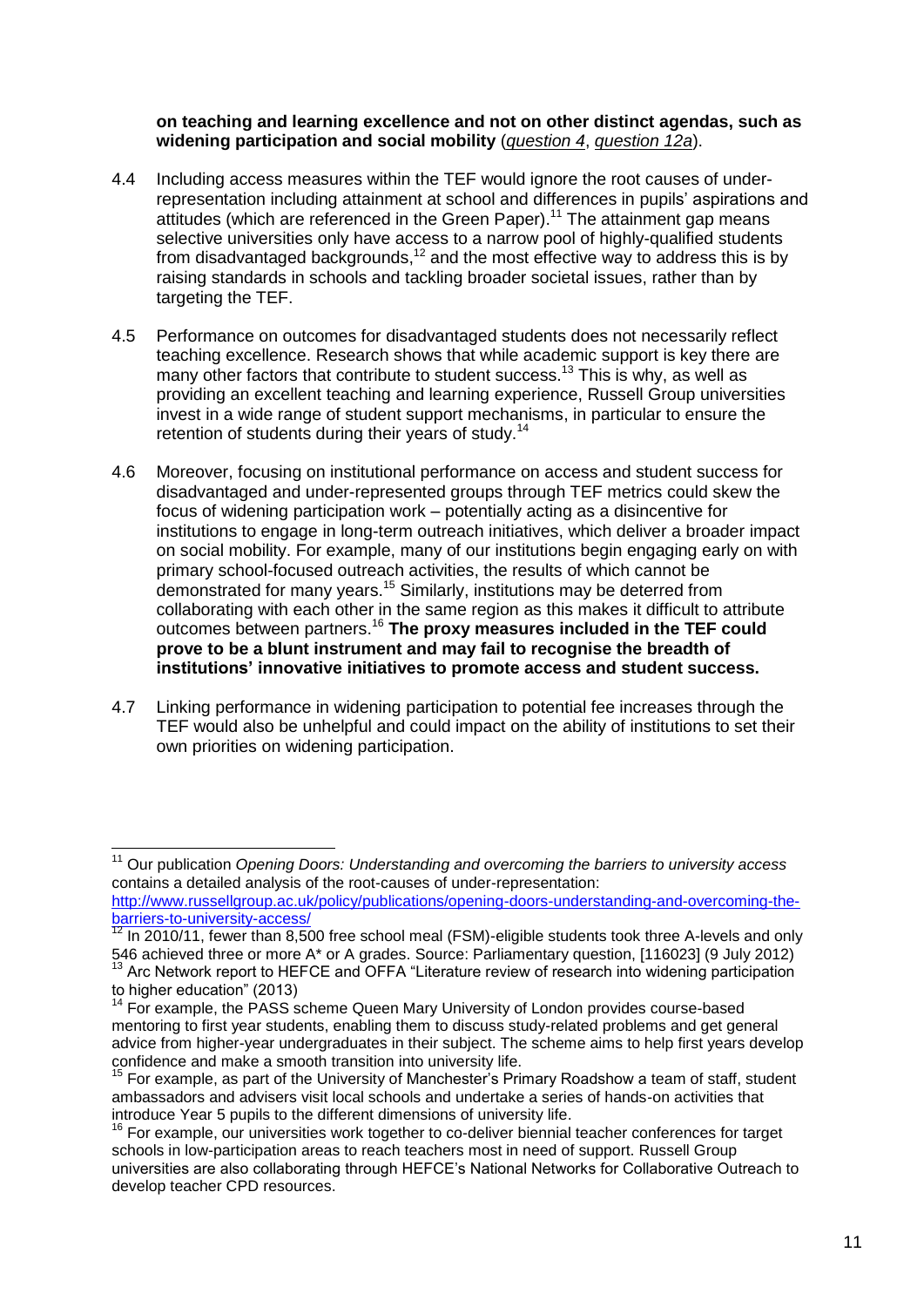# **The future role of the Director of Fair Access (and OFFA)**

- 4.8 The Office for Fair Access (and other related agencies) is most helpful when identifying and facilitating the dissemination of effective practice, drawing on experience both within the UK and more widely, rather than setting more targets or issuing directives. We all share a common aim of increasing the number of students from disadvantaged backgrounds in our universities and helping to ensure they succeed once there so **it is important institutions should be able to determine their own priorities and focus resources appropriately**, within the constraints of an already heavily regulated environment (*question 12b*).
- 4.9 Individual universities face different challenges, and tailor their approach to admissions, access and widening participation accordingly. No 'one size fits all' model is appropriate. There is a risk that targets (and particularly unrealistic targets) could force universities to divert resources in favour of activities which appear more impressive in the short-term, with potential knock-on negative consequences for broader WP outcomes and engagement with hard to reach groups.
- 4.10 Enacting widening participation initiatives can be an iterative process as universities gather evidence on what works best to refine their activities. Therefore, the proposal that targets be imposed on those who 'fail to make progress' raises questions over the timeframes in which universities are expected to demonstrate impact and could stymy universities' attempts to develop innovative new solutions to problems and to pursue longer-term projects.
- 4.11 HEFCE-commissioned research on international approaches to widening participation finds that national policy will only be effective where there is 'enough flexibility to respect the diversity of institutions', and focusing too closely on the need to demonstrate impact within a relatively short timescale can be detrimental to 'longerterm aspiration building and attainment raising'.<sup>17</sup>
- 4.12 The root causes of under-representation are many and complex. They are founded in a child's earliest years and compounded at each stage of a young person's life. Indeed, there is evidence to show educational disadvantage starts, not with the UCAS form, but in the cradle. While we can't solve deep-rooted problems in society, universities can and do have an important role to play. For example, Russell Group universities are investing significantly in initiatives working with schools and colleges across the UK to help raise students' attainment and aspirations, and improve information, advice and guidance:
- (a) In 2016-17, the 20 Russell Group universities in England will be spending £243 million from additional fee income alone on scholarships, fee waivers, bursaries and outreach activities aimed at the most disadvantaged - £9 million more than in 2015- 16, with additional investments being made across the Devolved Administrations.<sup>18</sup>
- (b) Our guide *Informed Choices*, first published in 2011, provides advice on the best subject combinations for a wide range of university courses at Russell Group universities as well as advice on the best choices for students if they don't know what they want to study after school and need to keep their options open.
- (c) Our *Opening Doors* publication highlights some illustrative examples of how our universities are proactive in delivering a range of innovative initiatives to tackle the root-causes of under-representation - from outreach activities working with primary and secondary schools in deprived areas, and providing continued professional

-

 $17$  BIS, 'National strategy for access and student success in higher education' (2014)

<sup>&</sup>lt;sup>18</sup> OFFA access agreements, 2016-17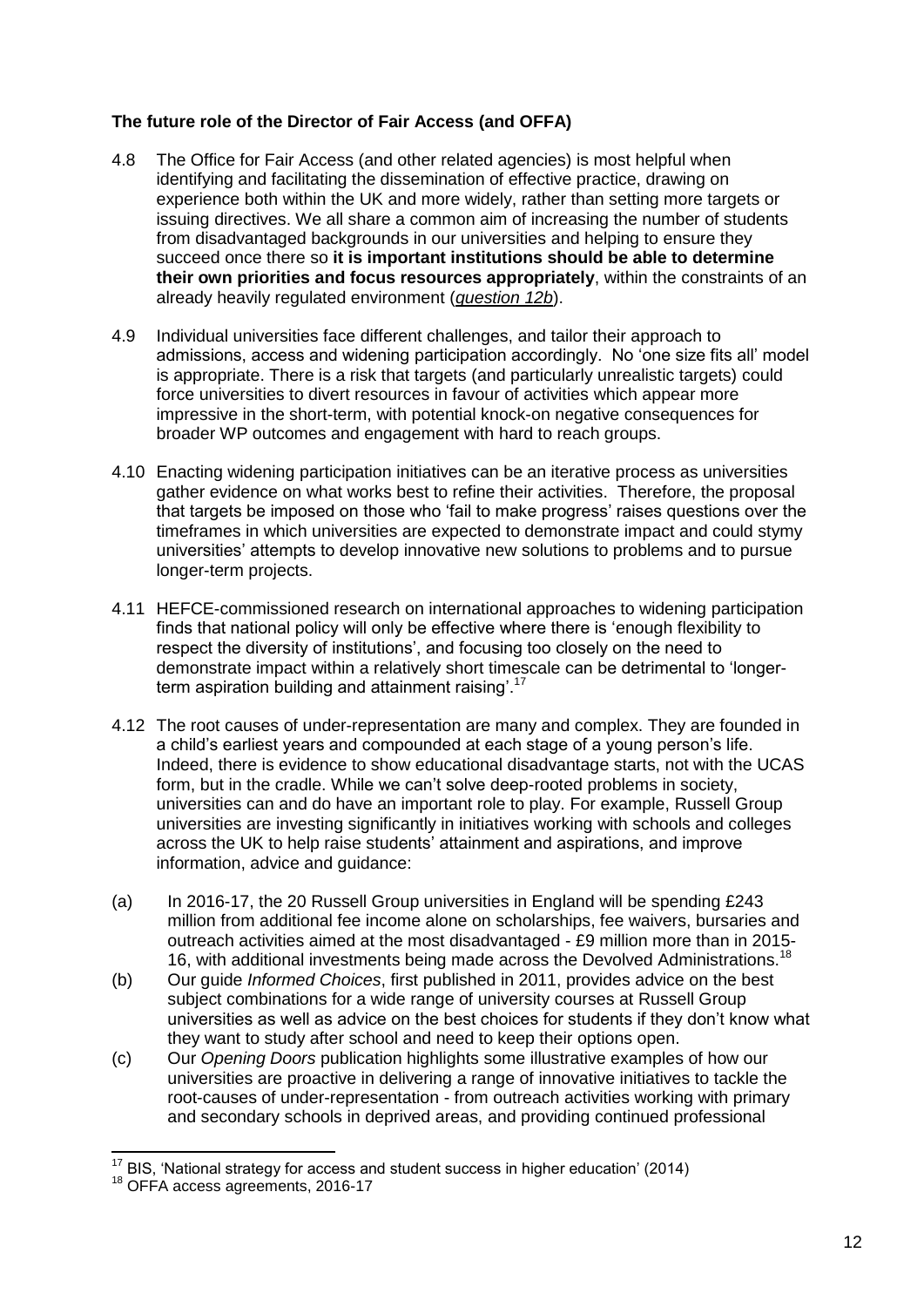development for teachers, to offering alternative routes to our courses and additional financial support to students who need it.

- 4.13 Ultimately, however, **the problems of under-representation of certain groups in higher education can only be addressed by taking a holistic approach** that enables government, schools, universities and parents to work together to tackle the issues involved. It would also be inappropriate to impose a single high-level definition of disadvantage across all universities.
- 4.14 Universities work hard to ensure students are retained and succeed, but it is not necessary to implement a centrally reported model for this work which could limit the flexibility of our institutions to provide innovative solutions. Russell Group universities already offer pastoral support to help students feel part of university life, or help with skills and work experience to improve employability.<sup>19</sup> This type of support helps to boost student success: for example, evidence shows that Black and Minority Ethnic (BME) students at Russell Group universities achieve significantly better outcomes compared with those at other universities.<sup>20</sup> Imposing a 'student lifecycle' approach on top of universities' own systems is not necessary.

#### **The proposal to introduce 'name-blind' admissions**

- 4.15 Our universities are strongly committed to fairness and equality in admissions, doing everything in their powers to ensure all applicants are treated equally, but the implementation of a 'name-blind' admissions system would be fraught with practical difficulties and may be counter-productive.
- 4.16 There is no evidence to suggest unconscious bias is a problem in HE admissions; indeed, participation in HE by ethnic minority groups continues to rise and recent UCAS data shows the offer rates to different ethnic groups are close to expected values. <sup>21,22</sup> Evidence shows students from disadvantaged backgrounds are less likely to apply with the right subjects and the right grades than their more advantaged peers. which highlights an on-going need for good information, advice and guidance (such as our own *Informed Choices* guide<sup>23</sup>). Other aspects of their applications are also likely to be of lower quality.<sup>24</sup>
- 4.17 **The introduction of 'name-blind' admissions could hinder efforts to improve progression to HE for disadvantaged and under-represented groups.** In particular, it will make it more difficult for universities to identify and track applications from students with whom they have existing relationships, for instance as part of longterm outreach and engagement programmes. This could affect the ability of institutions to continue to support these students as well as to assess the effectiveness of their

<sup>-</sup><sup>19</sup> Russell Group universities undertake a range of initiatives targeting BME pupils, for example, to improve both their progression to, and success within, highly selective institutions. The University of Birmingham mentoring scheme provides an opportunity for BME students to meet and network with successful BME business and community leaders in Birmingham, and gain a practical insight into the mind-set, business and personal skills needed to succeed in employment.

 $^{20}$  When degrees awarded to medics and dentists are taken into account alongside Firsts and 2:1s, ethnic groups at Russell Group universities achieve significantly above average degree outcomes. BME graduates of Russell Group universities also outperform their counterparts at other universities in progressing to professional employment and higher level further study. Source: HESA data

<sup>&</sup>lt;sup>21</sup> 'SPA report: The existing evidence base and considerations for 'name-blind' applications to higher education' (2015)

 $22$  UCAS 'Offer rates to different ethnic groups close to expected values' (2015)

<sup>23</sup> <http://russellgroup.ac.uk/media/5320/informedchoices.pdf>

<sup>&</sup>lt;sup>24</sup> Sutton Trust 'The Personal Statement: A fair way to assess university applicants?" (2012)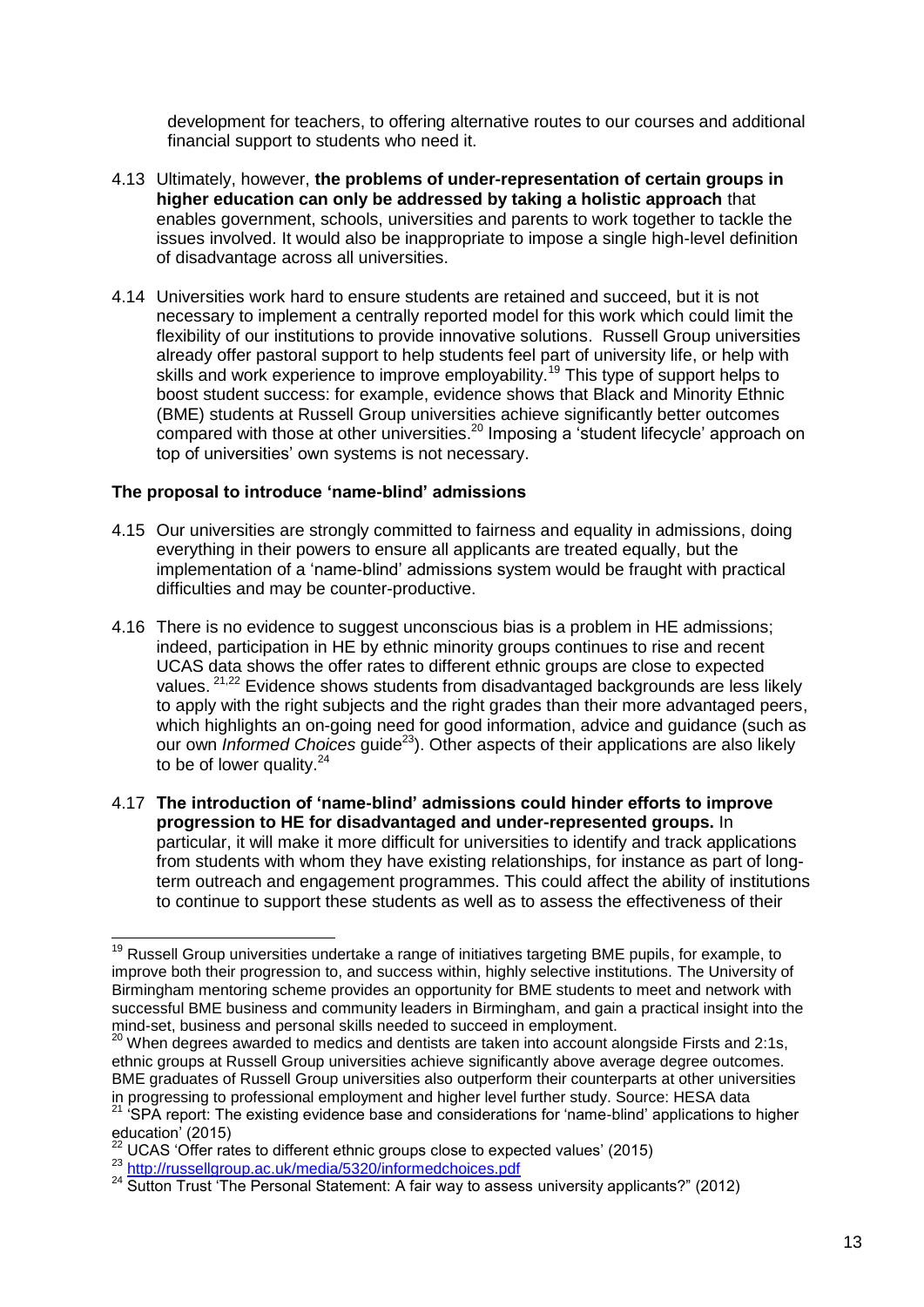outreach initiatives. In addition, many Russell Group universities use information about a student's background and personal circumstances to provide context to applications and to assess each applicant's potential and suitability for a course. Recent research by Supporting Professionalism in Admissions (SPA) found that "a 'name-blind' approach may hamper HE providers' work in strengthening fair admissions through contextualisation" (*question 12c*).<sup>25</sup>

4.18 There is also a real risk that a 'name-blind' system could place significant administrative burdens on universities and there are a number of practical implications associated with the proposal. For example: some students will be asked for interviews, making it impossible to operate a 'name-blind' system at this stage of the process; some courses require other background checks to be made which cannot be done 'name-blind'; and relevant material in students' written personal statements may need to be redacted, which would then be of disadvantage to the student. Indeed there is evidence from the US (from the University of Berkeley and from UCLA) that introducing an equivalent policy of 'colour-blind' admissions has led to a significant decline in enrolments from African American and Latin American students.

# **Targets for specific groups of under-represented students**

- 4.19 As well as targeting disadvantage, the Green Paper includes a proposal to increase the number of BME students going into higher education by 20% by 2020. But attainment varies widely by ethnicity: at A-level the gap between those achieving the highest grades from different ethnic backgrounds is substantial, and there is evidence to suggest minority ethnic students apply in much greater proportions to certain courses – which also tend to be the most over-subscribed.<sup>26,27</sup> BME students are not a homogenous group and careful thought must be given to how targets can differentiate accordingly. We note, for example, that white working-class boys are the most underrepresented ethnic group in university education nationally. It is therefore possible that targets to increase participation by students from disadvantaged backgrounds and BME groups may actually be mutually contradictory.
- 4.20 A more nuanced approach could be taken to categorising disadvantage recognising that HEIs use a range of indicators in their widening participation activities, not just low participation in HE. No single available metric can be used as an accurate proxy for disadvantage. The Government's targets to improve access for disadvantaged students and those from BME groups should also take account of local context.

#### **Alternative finance models**

- 4.21 The Government's proposal to develop an Alternative Finance model for students that is Sharia-compliant is welcome, and we look forward to this being introduced in due course alongside the existing student loan system.
- 4.22 We hope similar arrangements will also be made available for postgraduate students as the postgraduate loan scheme is introduced.

 25 'SPA report: The existing evidence base and considerations for 'name-blind' applications to higher education' (2015)

<sup>&</sup>lt;sup>26</sup> Attainment at A-level by young people from different ethnic backgrounds (Parliamentary question, ا اعلاقا - در سال 149093]<br>(149093] 15 April 2013)

<sup>27</sup> UCAS 'Offer rates to different ethnic groups close to expected values' (2015)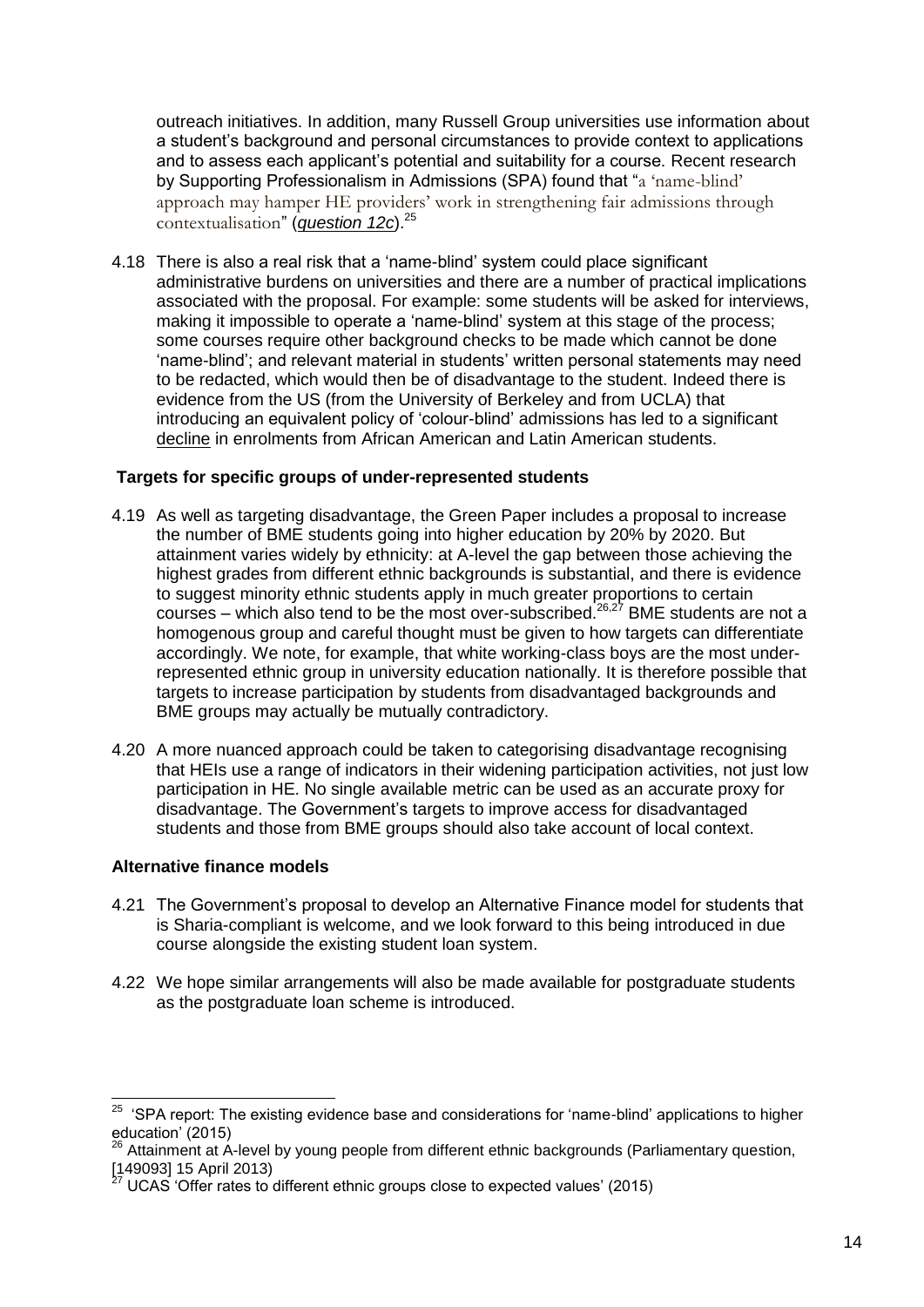# **5. New providers, student protection and funding for teaching**

# **Opening up the market to new providers**

- 5.1 Part B of the Green Paper proposes opening up higher education to a much wider range of providers with a new set of validation arrangements. We do not have any objection in principle to the growth of alternative providers, but we do have concerns about this development. For example, doing this too quickly, and without adequate controls in place, may result in gaps in oversight and could store up significant problems for the future. UK universities currently enjoy a strong reputation globally, and there may be wider knock-on consequences if assurance processes are not robust. There is also the possibility of unintentionally tipping the playing field in favour of alternative providers – as is currently the case with FOI legislation and the nature of arrangements that private medical schools benefit from in attracting international students (where they are not limited by a cap). We also worry about the increase in the number of HE institutions and students in the current climate when funding is already very stretched.
- 5.2 **There is a substantial, and on-going, need for quality assurance of lowerperforming institutions and for new entrants to the HE market** (*question 16*). A robust probationary period is therefore required for new entrants, as we set out in our response to the two recent rounds of QA review consultation<sup>28</sup>.
- 5.3 It is important that the Office for Students is appropriately resourced for its role as "Gatekeeper" for new providers. However, this burden should NOT fall on established providers.

# **Provider exit and student protection**

- 5.4 It is right the new architecture for regulating the HE sector should include measures to protect students in the event of institutional failure or closure of courses. However, **a risk-based and proportionate approach is required and universities should be able to make their own appropriate arrangements as they do already** (*question 17*).
- 5.5 Any across the board requirement to hold a reserve fund, bond or similar as part of a student protection scheme could mean vital funding from tuition fee income is held back from teaching and investment in universities where the risk of provider exit is extremely low. The costs of managing provider exit should NOT fall on other HE providers, who have managed their provision well.

# **Teaching funding**

-

- 5.6 The Further and Higher Education Act 1992 gives HEFCE powers to fund teaching and research and also to fund the provision of facilities and any related services. With the proposals to dismantle HEFCE, and with it the provisions in the Act, careful consideration will be needed about where teaching funding (both resource and capital funding) sits in future (*question 18*).
- 5.7 We would suggest the formula for allocating teaching funding should be devised by the Office for Students, or another suitable NDPB, and that this should be overseen by an independent board (similar to existing arrangements with HEFCE).

<sup>&</sup>lt;sup>28</sup> See: [http://www.russellgroup.ac.uk/policy/policy-documents/quality-assessment-review](http://www.russellgroup.ac.uk/policy/policy-documents/quality-assessment-review-consultation/)[consultation/](http://www.russellgroup.ac.uk/policy/policy-documents/quality-assessment-review-consultation/)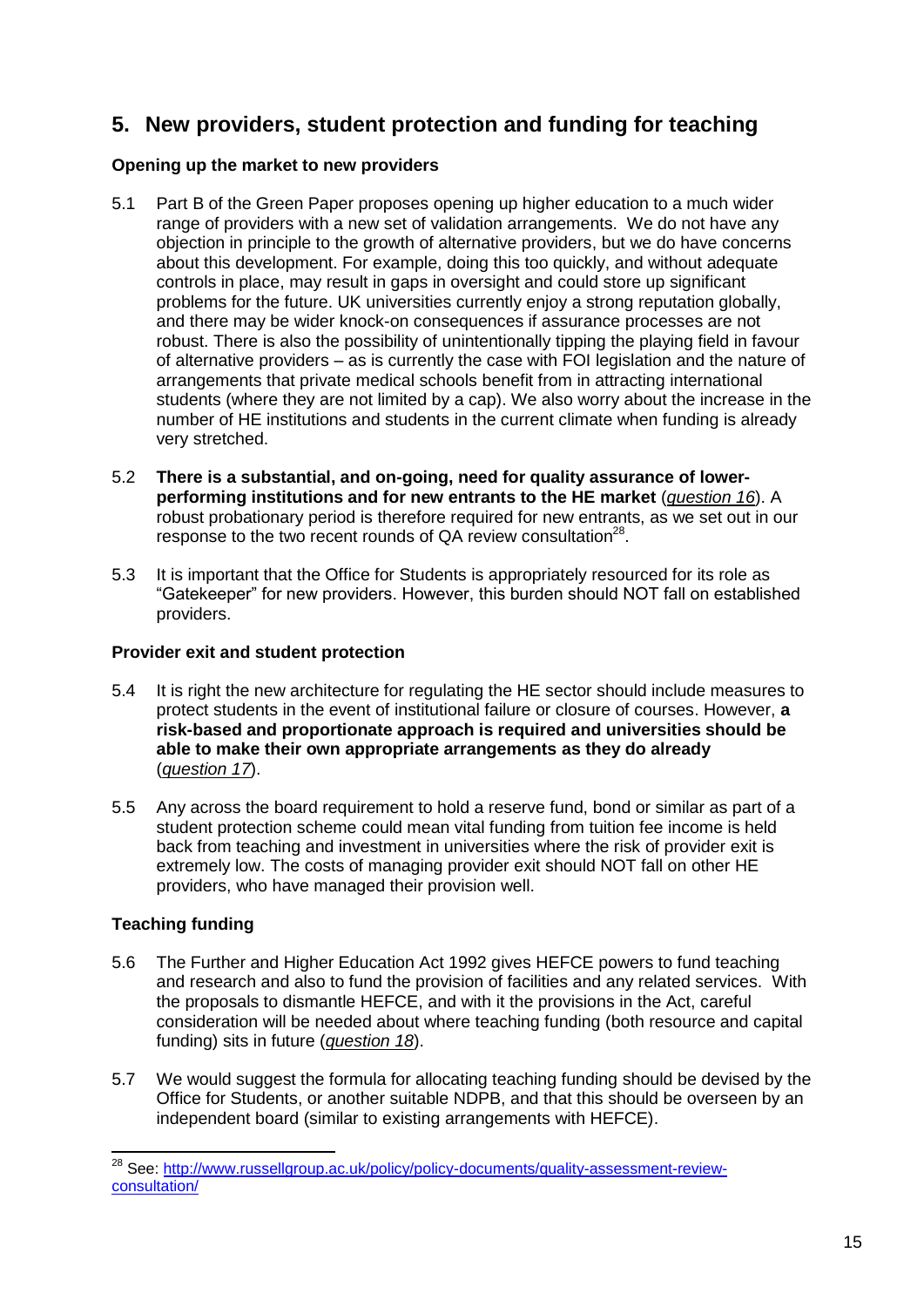- 5.8 **One of our key concerns is the proposal to split HEFCE's responsibilities for teaching and research funding into separate bodies** when, in the planning and management of leading universities and academic staff, the two are so closely linked. Excellent teaching in leading universities is informed by and builds on excellent research and, equally, research is often informed by teaching. For example:
	- Research active academic staff bring vibrancy to teaching by drawing on their current research; they can also instil the need for students to become critical thinkers, team players and problem solvers, informed by their own research experience
	- In many areas, excellent student teaching will be informed and enriched by what is happening at the leading edges of science and technology
	- The undergraduate experience is typically enhanced by students undertaking their own research projects, supported by staff and postgraduates
	- And undergraduate students will often have access to high quality research facilities and other resources (including industrial partners) that would not otherwise be available.
- 5.9 Given that a core focus of the Green Paper is on teaching excellence and ensuring quality in high education, it is unfortunate these fundamental links between research and teaching are not recognised more strongly. We appreciate reassurances that the intention was not to separate the two, but that this is an unintended consequence of the proposals. **Creating a dichotomy in funding for teaching and research could lead to a greater separation of the two on the ground in universities, rather than fostering more strategic approaches where teaching and research can reinforce each other.**

# **6. Regulatory architecture**

- 6.1 The Green Paper is a mixture of deregulation and new regulation (through the TEF). Most of the new regulation bears particularly on universities that are delivering excellent teaching. We welcome that the Green Paper has risk-based and proportionate regulation as an ambition, but we remain concerned about the overall increase in regulatory burden on universities, with costs (and other resource implications) that rise every year. We now need to see 'risk-based and proportionate' regulation happen in practice (*question 21*).
- 6.2 In particular we welcome the ambition to develop a regulatory framework where monitoring of low risk providers will be reduced. Achieving this will allow the Government to focus its efforts instead on new and higher-risk providers.
- 6.3 We welcome the Government including "an explicit duty for the OfS to respect academic freedom and institutional autonomy", but this needs to be realised in approaches to TEF and access.
- 6.4 There are also inherent tensions that need to be addressed in having an Office for Students as the main body with regulatory powers over universities. **Universities are complex businesses engaged in research, innovation and teaching, and they are often highly internationalised too.** Russell Group universities, for example, support over 300,000 jobs UK-wide, have a total economic output of over £32 billion a year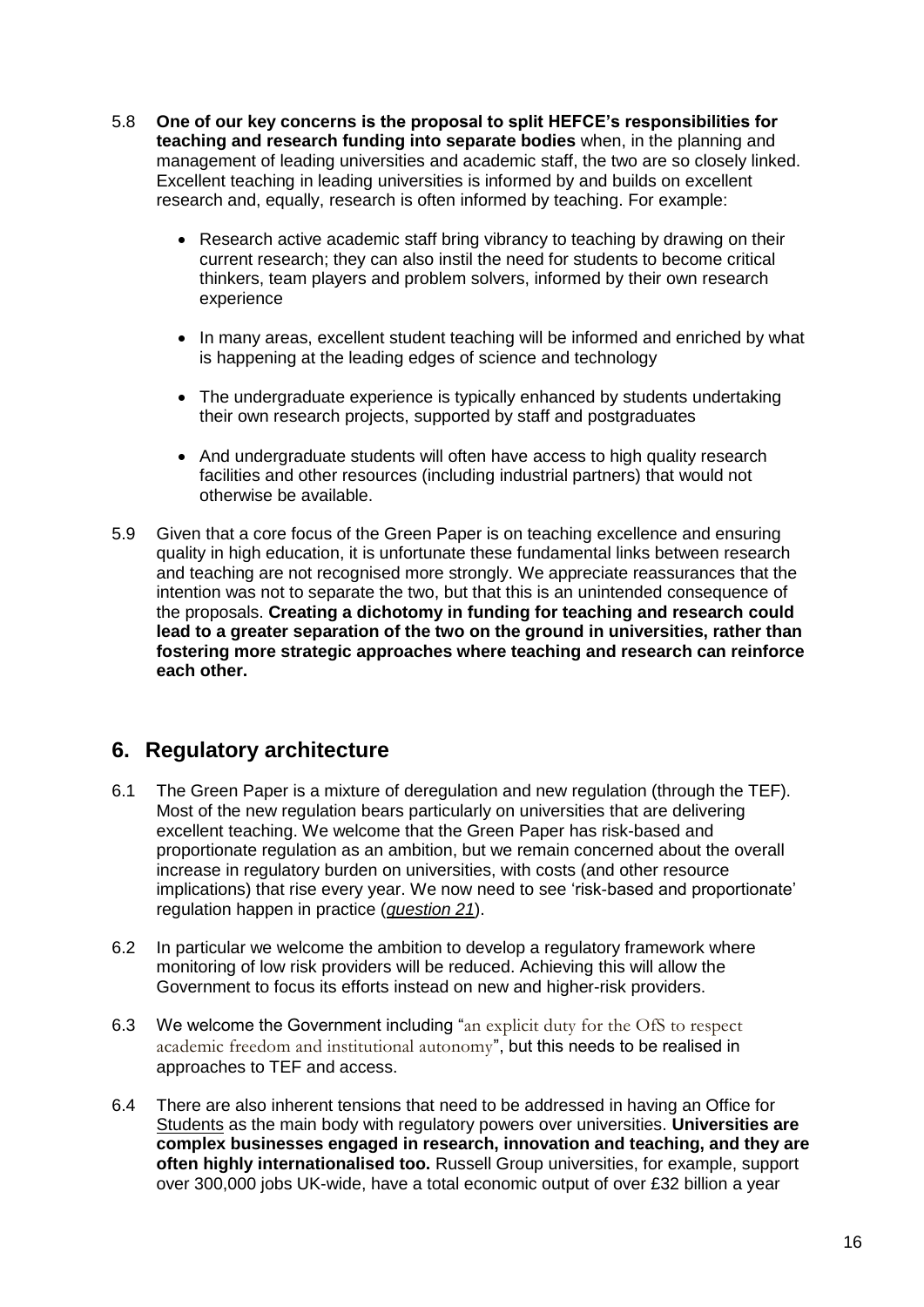and are a major UK export industry, generating overseas earnings of over £4 billion annually. Many are also the biggest employers in their regions.

- 6.5 Leading universities play an increasingly important and diverse role locally, regionally and nationally and in the UK economy and society overall – helping to drive growth and jobs, delivering productivity gains, creating an unparalleled soft-power influence for the UK and contributing to our rich cultural life and heritage. The OfS needs to operate with due care and recognition of this wider perspective, particularly the global dimension of many UK universities, helping to safeguard institutional autonomy.
- 6.6 **HEFCE currently provides a helpful buffer between universities and the relevant government department and we would be concerned if this is lost with the creation of the OfS and redistribution of other key functions that HEFCE currently provides.** Other HEFCE functions – for example, acting as a charity regulator, auditor, the body responsible for regulating compliance with Prevent, and monitoring financial sustainability – will need to be allocated to other NDPBs, and the OfS itself should also be created as an NDPB.
- 6.7 Similarly, because of the focus on teaching in the Green Paper, there is no mention of where key funding and activity streams currently supported by HEFCE will sit in future. In particular, it will be important to maintain, and ideally strengthen, the Higher Education Innovation Fund (HEIF), which is vital in facilitating innovation, collaboration with industry and other partners, and the impact of our research.<sup>29</sup> Announcement of the fifth round of the UK Research Partnerships Investment Fund (RPIF) in December 2015 was very welcome. We look forward to this stream continuing as a strategic initiative, helping to bring significant external investment into important capital projects at the UK's leading universities.

# **Funding the Office for Students**

6.8 The Green Paper proposes that the Office for Students will be funded by subscriptions from universities. This could add considerably to the financial burden on universities and **it is important the costs associated with the OfS are contained. Subscriptions should be proportionate to the risk that universities present** (and therefore the extent of regulation they require) rather than being based on the size of the university (e.g. student numbers). In particular, any subscriptions from existing universities should not be used to subsidise the entry of new providers to the HE market through provision of gateway regulation and services by the OfS (*question 21b*). The Government should manage the transition from the current regulatory regime (HEFCE and OFFA) to the OfS so the impact on universities is minimised.

# **Further deregulation**

- 6.9 We welcome the proposal to remove the requirement for changes to the governing documents of HEFCE-funded providers to be approved by the Privy Council. This will help universities to modernise and streamline governance processes.
- 6.10 We have concerns in relation to the proposal that HE Corporations (HECs) should have the power to dissolve themselves without the agreement of the Secretary of State. In particular, this may give rise to problems where providers that dissolve have unfunded pensions liabilities. There is a need for thorough consideration to be given to

<sup>-</sup> $29$  Successive Government-commissioned reviews have called for a long-term commitment to maintain HEIF including the Dowling (2015) and Witty (2013) reviews.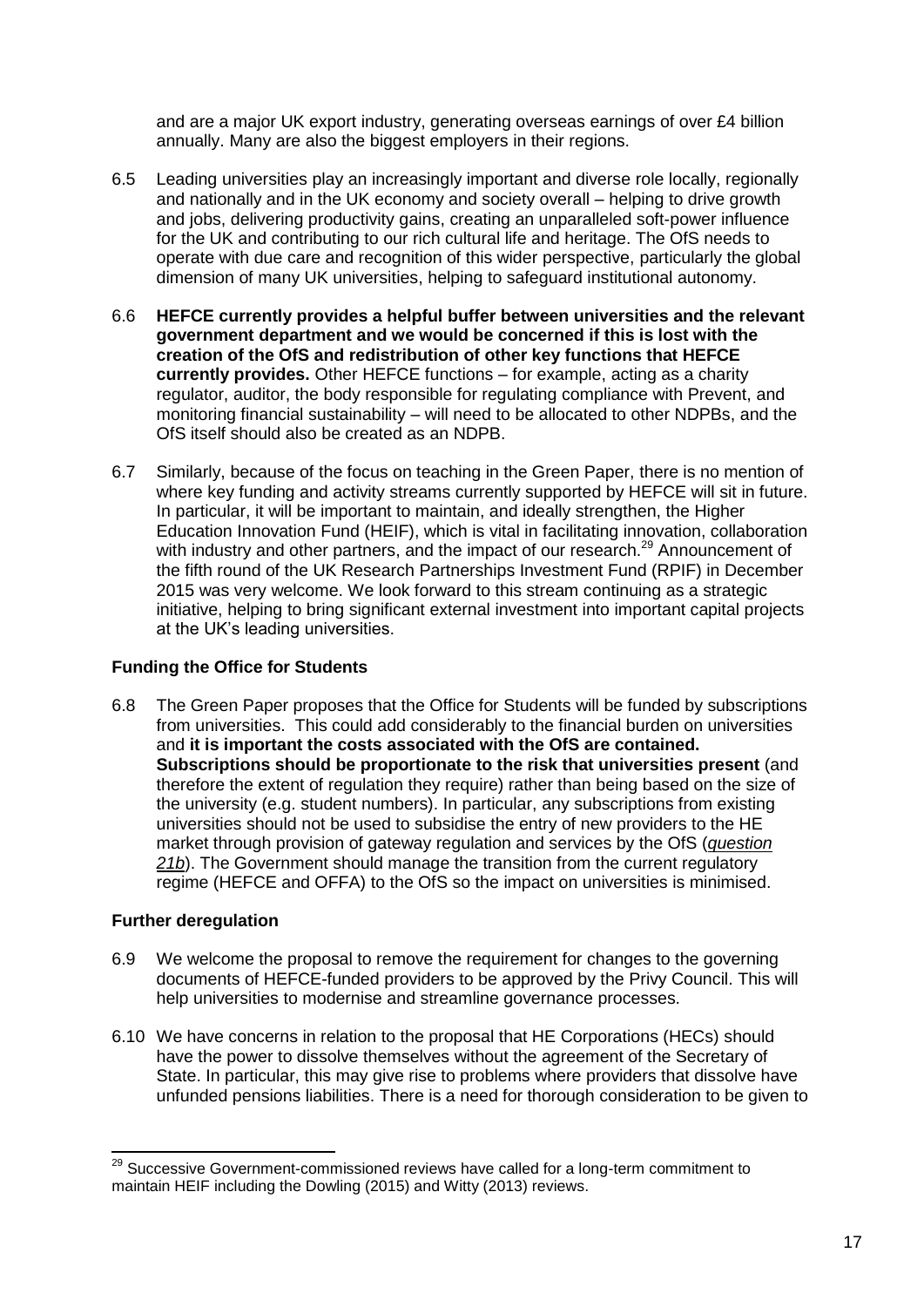how the framework might protect other universities from unintended increases in their employment costs (e.g. in relation to any additional pension liability).

## **Public Body requirements**

- 6.11 **The proposal to exempt universities from the Public Body requirement to respond to requests under the Freedom of Information Act (2000) is welcome.** As noted in the Green Paper, the FOI requirement has created a competitive imbalance in the UK higher education market (as it does not apply to alternative providers) and increasingly burdensome reporting requirements for established universities.
- 6.12 Universities take their responsibility to provide information to students and the public very seriously. They are subject to numerous regulatory requirements on information reporting, including financial health reporting, publication of data on student satisfaction and graduate employment, and publication of information on courses of study. Universities are already highly accountable, regularly reporting to many public and other bodies such as the Funding Councils, HESA, QAA, OFFA, OIA, Research Councils, BIS, Health Education England, the Home Office, the Department of Health and a wide-range of Professional, Statutory and Regulatory Bodies. The additional responsibilities created by FOI represent an unnecessary extra burden.
- 6.13 If the FOI requirement is withdrawn, some universities may still wish to use aspects of the FOI framework in responding to requests for information, but statutory exemption would place that choice with the university (*question 23*).
- 6.14 However, wider than FOI, the general data burden on universities needs to be given further consideration. For example, our universities currently need to make some 550 separate data returns to the Government or government agencies each year. It would be helpful if this regulatory burden could be reviewed, and where feasible, reduced and streamlined (*question 13b*).

# **7. 'Reducing complexity and bureaucracy in research funding'**

*7.1 This section of our response addresses questions 26-28 in the Green Paper and issues raised in the recent review of the Research Councils by Sir Paul Nurse.*

#### **The research landscape**

- 7.2 We welcome the emphasis in the Green Paper that Government investment in research is vital, that there is an ongoing commitment to the Haldane Principle and that the Government's intent is to **'ensure the integrity of the dual funding system'**. We endorse all of these principles. It is essential to ensure they are not undermined in the proposed new structure for research funding and care will be needed to avert unintended consequences.
- 7.3 The Chancellor has confirmed the Government will be taking forward the recommendations of Sir Paul Nurse's independent review and, subject to legislation, will introduce a new body – Research UK (RUK) – which will work across the seven Research Councils. It was also announced the Government will look to integrate Innovate UK into RUK, but the Green Paper itself does not confirm whether HEFCE's current research roles, including design and implementation of the REF and allocation of Quality Related (QR) funding, would also come under Research UK. The lack of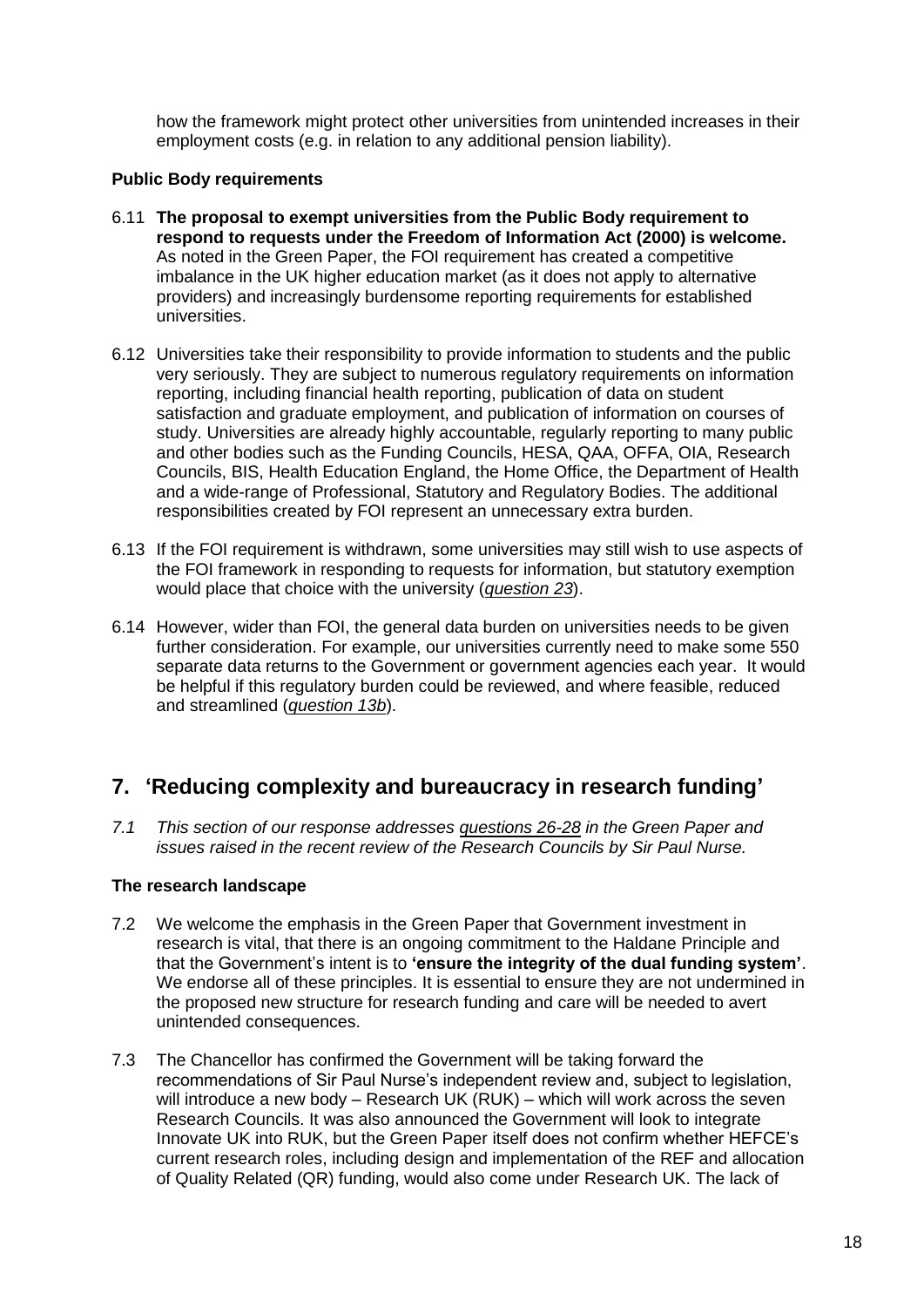clarity here is challenging and it would be helpful to consult further on more detailed proposals as they emerge, prior to any implementation.

- 7.4 For over a century, Research Councils have very effectively supported the UK's research endeavour. They are greatly valued by their communities and we support the recommendation in the Nurse Review that the identities of the Research Councils within Research UK should remain distinct, with holding budgets and discipline leadership preserved at the level of the individual Research Councils as at present, and the strengths of autonomy maintained.
- 7.5 However, the current system is not perfect and there is scope to realise improvements to enhance its effectiveness. It is possible an overarching research funding body, or strengthened RCUK, could generate efficiencies in the system by streamlining funding processes and reducing administration costs. This may help ensure funding for research itself is protected, or even boosted, and efficiencies made here might even allow the Research Councils to consider funding a higher proportion of the full economic cost of research. Indeed, these improvements could potentially be made through an enhanced RCUK - which would be a less radical option than the creation of a new body, Research UK, with potentially fewer risks.
- 7.6 We would like to be reassured that if Innovate UK is moved into RUK then this will also come with a concomitant transfer of funding. It would be counterproductive to fund Innovate UK at the expense of investment in basic research, which provides the pipeline for new technologies and knowledge underpinning innovation.
- 7.7 There could also be **opportunities to align more closely some of the policies and practices in the current system**, such as aligning definitions of impact, designing compatible open access rules and making research information systems more interoperable. Closer alignment could support the creation of a single cross-Research Council Impact Accelerator Account, which would help to support interdisciplinary research through proof of concept to commercialisation and optimise access and use of the funds. Similarly, closer links between Innovate UK and the Research Councils could help to deliver Hermann Hauser's welcome recommendation that Catapults should work more closely with universities.<sup>30</sup>

#### *Dual support*

 $\overline{a}$ 

- 7.8 The combination of stable core funding and competitively awarded grants provided through the dual support system ensures the diversity and breadth of research in the UK and has played a vital role in supporting the international excellence of the UK's research ecosystem.<sup>31</sup>
- 7.9 QR research funding, currently distributed by Higher Education Funding Councils as an un-hypothecated funding stream, complements funding allocated via the Research Councils. Awarded as a block grant to universities based on REF outcomes, it enables institutions to plan ahead and invest strategically. Indeed, it is vital in providing a stable base of research funding over reasonably long time periods (i.e. known for six or seven years in advance depending on the frequency of RAE/REF exercises) when other areas of funding are uncertain.

<sup>30</sup> *Review of the Catapult network*, Dr Hermann Hauser (November 2014) [https://www.gov.uk/government/uploads/system/uploads/attachment\\_data/file/368416/bis-14-1085](https://www.gov.uk/government/uploads/system/uploads/attachment_data/file/368416/bis-14-1085-review-of-the-catapult-network.pdf) [review-of-the-catapult-network.pdf](https://www.gov.uk/government/uploads/system/uploads/attachment_data/file/368416/bis-14-1085-review-of-the-catapult-network.pdf)

 $31$  The importance of the dual support system has been recognised explicitly in the House of Commons Science and Technology Committee report on 'The Science Budget', (November 2015) as well as in Paul Nurse's report 'Ensuring a successful UK research endeavour', for example.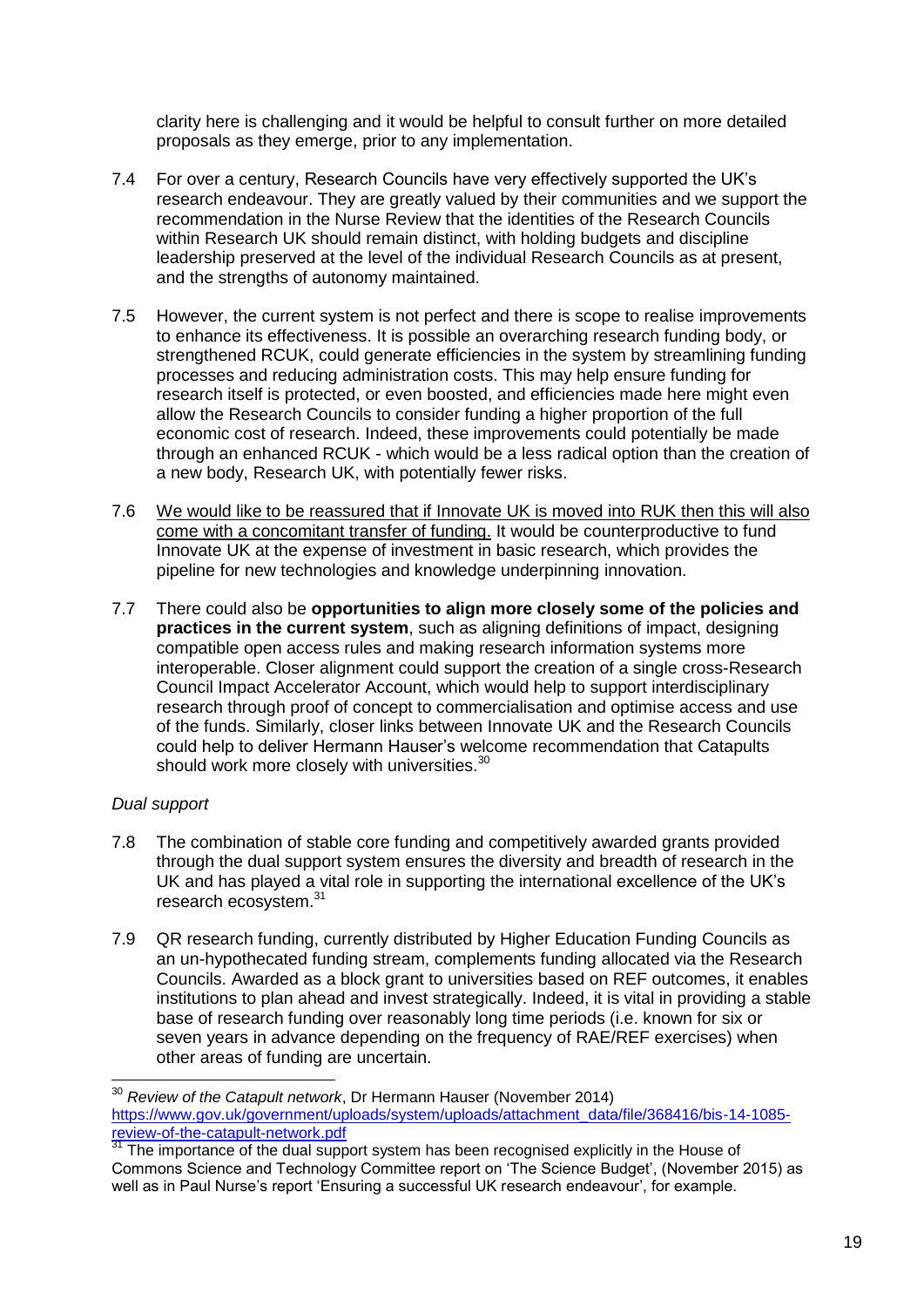- 7.10 Critically, QR funding provides the core investment base for novel research and facilitates institutional flexibility to respond to new opportunities and challenges. In particular, it supports the concept of the 'well-founded laboratory' in which work supported by the Research Councils, EU initiatives, business and others can take place. QR is especially important in supporting social sciences and arts and humanities research, while the QR Charities stream is critical for underpinning university research collaborations with the UK's strong charity sector.
- 7.11 It is essential the dual support system is preserved for the long term and we would like to see this embedded firmly in the new arrangements by:
	- (a) **Enshrining in legislation that there will be two distinct funding streams for research in perpetuity** – this would mean any change would require a further Act of Parliament
	- (b) Putting dual support at the core of the mission statement of Research UK
	- (c) Ensuring budget lines are completely transparent, with an obligation to report annually on the amounts allocated to QR and each of the Research Councils – publishing the budgets and accounts publically each year will allow the research community and others to scrutinise the system and ensure the separate lines in dual support do not become blurred
	- (d) Maintaining clearly separate peer review-based mechanisms by which funding is allocated via the Research Councils on the one hand and to universities based via block grants (QR) on the other.
- 7.12 Whilst it is not yet known what will happen to HEFCE's research functions, whichever organisation takes responsibility for QR funding, it is essential there is appropriate expertise in the organisation to deal with issues pertaining to research and research funding; QR should continue to be kept at an arm's length from Government.
- 7.13 We would also propose to keep the balance between Research Council funding and block funding more or less the same. As noted by the House of Commons Science and Technology Committee, "any significant changes to this Idual supportl system, including the balance of funding between research councils and university funding councils, would require a clear justification, which has yet to emerge."<sup>32</sup> As noted above, enshrining transparency as a key principle of RUK will allow for scrutiny and help to protect funding, but a stronger mechanism may also be needed by which evidenced justification would have to be provided for altering the balance between the two funding streams.
- 7.14 Key separate elements of QR funding, in particular the Charity QR stream, need to be maintained. It is also important to ensure there is adequate funding to provide high quality training for postgraduate research students, who play such a critical part in research.
- 7.15 If HEFCE's research functions are brought under Research UK this new body would be responsible for England-only QR funding, but UK-wide Research Council funds. Due regard should be given to these particular national complexities and there should be clarity on the scope of RUK's various functions and where these might relate to the UK or to England only, if appropriate. Specifically, it should be noted that if funds were to be moved between these two budgets it would have knock-on implications for different universities depending on their location.

<sup>-</sup> $32$  Report on 'The Science Budget' (November 2015).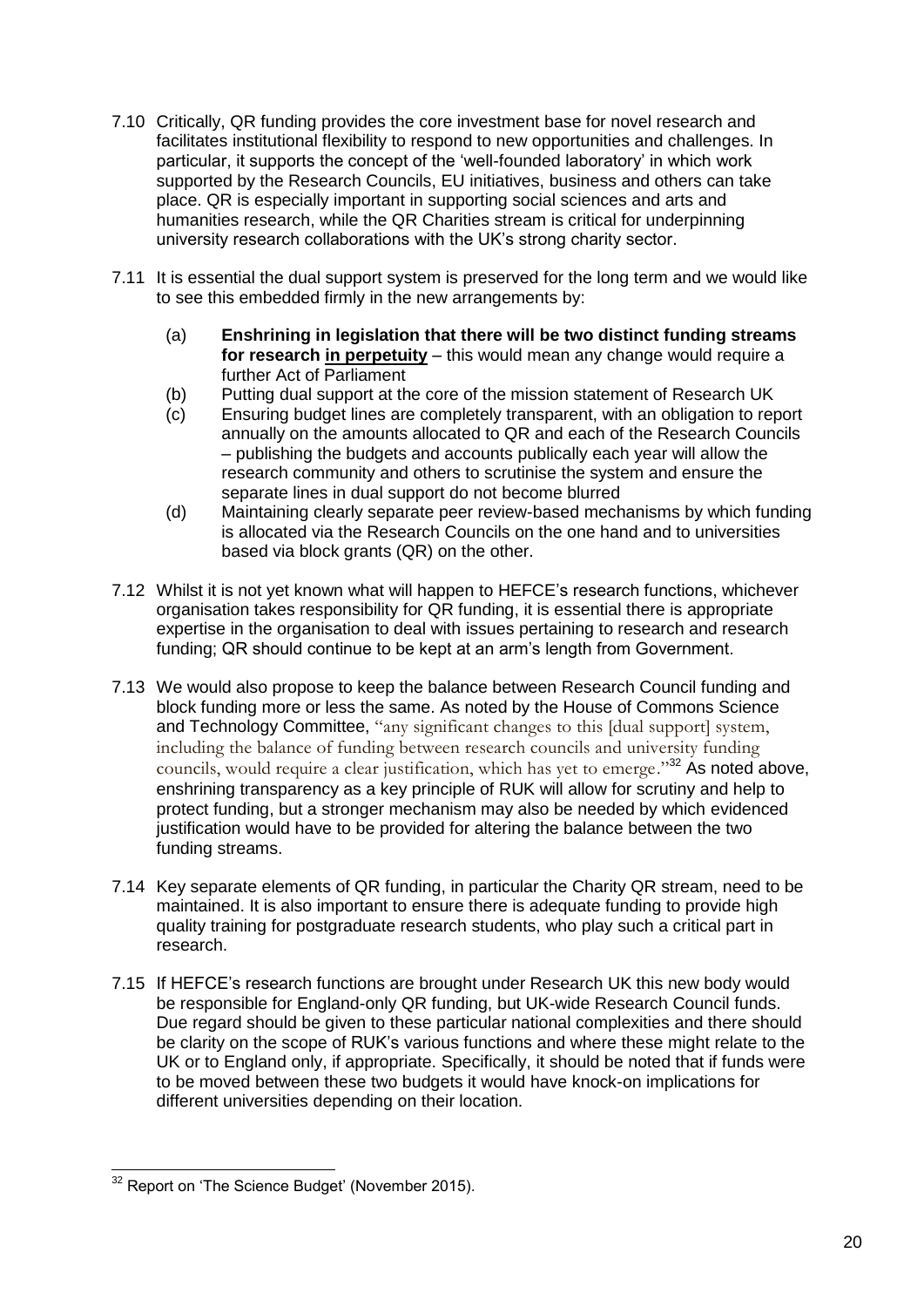#### *Governance*

-

- 7.16 We note that Sir Paul Nurse specifically recommends against merging the Research Councils with the creation of RUK: "Merger into a single Council is not appropriate as it would be disruptive, distance research funding from the research community, reduce agility, and critically make it difficult to recruit the highest quality leadership at the individual discipline level."<sup>33</sup> Instead, Sir Paul sees RUK as being able to speak with a more coordinated approach and increased strategic capacity – which, if achieved, would be very welcome.
- 7.17 RUK should not be seen as the only voice of research in the system. The UK's leading research-intensive universities should continue to play a strong role in providing advice and input to Government; and any major changes or new proposals in the research system should be subject to further consultation.
- 7.18 Indeed, the structure and governance of the proposed **RUK needs to build on strengths of the existing system**, which is closely engaged with the academic community.
- 7.19 The Chief Executive of RUK will potentially have more power than any other research leader in the current system. Having oversight of the Research Councils, Innovate UK and potentially QR funding and the REF would give them responsibility for the majority of public research and innovation funding in the UK,<sup>34</sup> managing a budget of over £5 billion a year. Nurse recommends that the CEO should be a "highly distinguished scientist", but this person must also have exceptional management skills, an understanding of how government and universities work, and appropriate experience managing a large organisation and substantial research budget. To maximise the effectiveness of the new structure, it is essential the very best people are placed in these key roles.
- 7.20 The proposals in the Nurse report raise a number of questions about whether there would be increased intervention from Government in the research system – in particular with the role of the proposed new Ministerial Committee.
- 7.21 If this Ministerial Committee is genuinely a mechanism (as Nurse describes) to facilitate discussions between policy makers and the 'research endeavour', to improve Government's capacity to respond to new scientific developments and to address the Government's overall capacity for research, the Committee could potentially serve a useful function. However, there are no details on how the Committee would interact with RUK and what level of influence it would have over RUK's activities. It is essential that the Haldane Principle continues to be respected so that decisions on where and how to fund research are made independently of government – this is a key strength in the UK system that leads to the best research by motivating researchers to deliver the most creative outcomes. **The focus for funding research must remain firmly on research excellence and a critical mass of research excellence**.

[https://www.gov.uk/government/uploads/system/uploads/attachment\\_data/file/478125/BIS-15-625](https://www.gov.uk/government/uploads/system/uploads/attachment_data/file/478125/BIS-15-625-ensuring-a-successful-UK-research-endeavour.pdf) [ensuring-a-successful-UK-research-endeavour.pdf](https://www.gov.uk/government/uploads/system/uploads/attachment_data/file/478125/BIS-15-625-ensuring-a-successful-UK-research-endeavour.pdf)<br>
34 Mitt de Carolina Construction and the successful-UK-research-endeavour.pdf

<sup>33</sup> *Ensuring a successful UK research endeavour, A Review of the Research Councils by Paul Nurse* (November 2015):

With the exception of other Government Departments' own R&D spend – e.g. MOD and DH.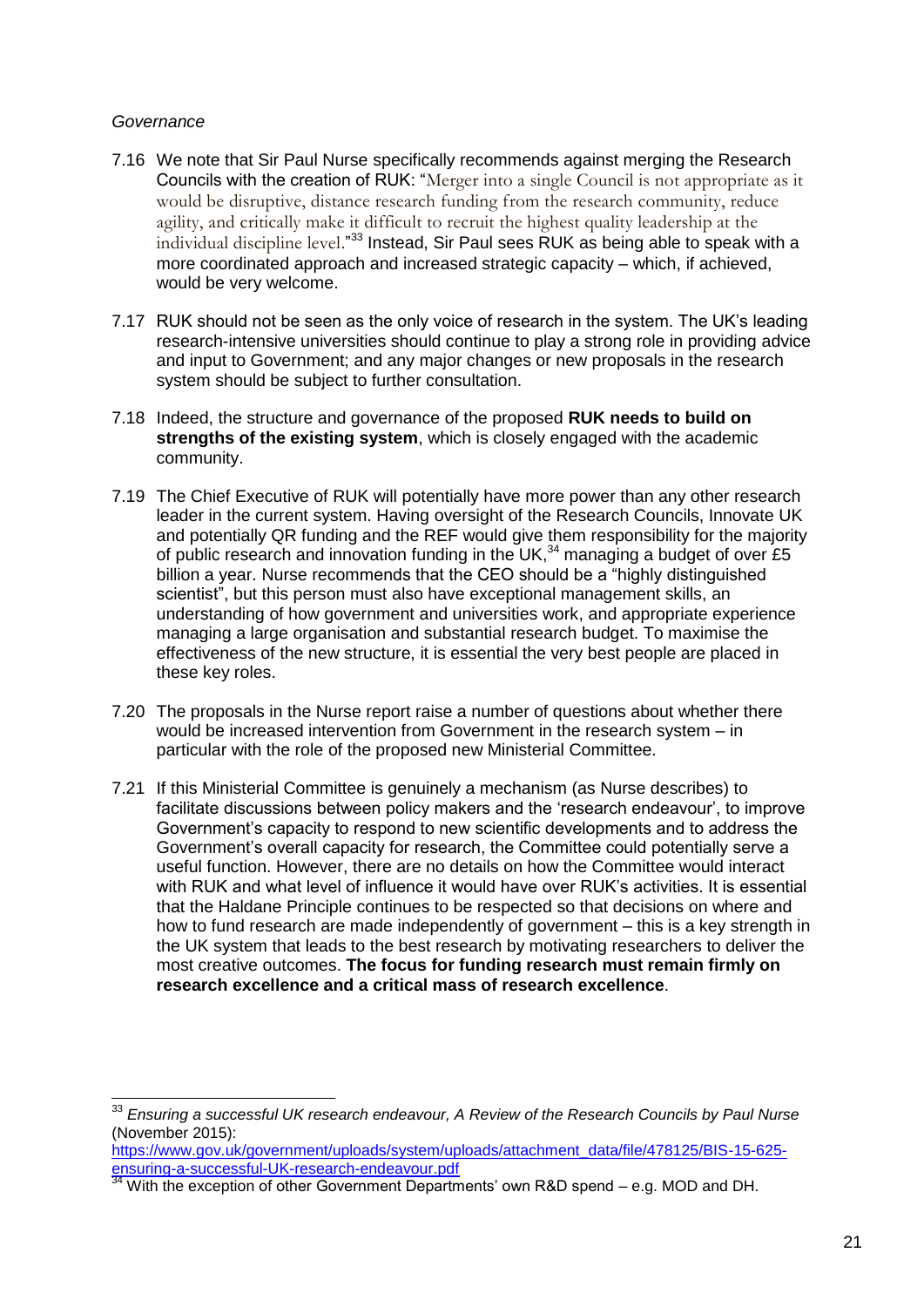## *Common research fund*

- 7.22 Paul Nurse proposes that the Government should establish a 'common research fund', which would support multi- and inter-disciplinary research; research to address crosscutting societal needs; and scientific developments which open up new opportunities. If this fund is to be created, we would propose the following principles are taken into account:
	- (a) As with all Research Council funding, excellence must be the primary criteria for granting funding and funds must be allocated based on peer review, with reviewers pooled from across the Research Councils and critical mass should also be taken into account as far as possible
	- (b) It should operate in **responsive mode**, allowing the community to indicate which areas of research are in need of support. Open calls would allow researchers to submit proposals at any time, with regular evaluation throughout the year to ensure the fund is agile and responsive
	- (c) This fund should not be seen as a 'second chance' for applications to the Research Councils which are unsuccessful due to quality, nor should it be seen by Research Councils as a reason to become more narrowly focused within their disciplines and reduce other support for interdisciplinary work
	- (d) The amount allocated for this fund should not initially be set too high: a pilot or trial period would be advisable to test the functioning of the fund before a larger-scale roll-out is implemented or before any decisions are made on the need for a larger fund.

# **The Research Excellence Framework (REF)**

- 7.23 The REF is a fundamental part of the UK's dual support system for research funding. Whilst there is scope to improve the REF for the future, and we would welcome a lighter touch approach, it should be recognised that the RAE/REF has succeeded in driving up the quality of research in the UK by supporting a research culture focused on excellence. The REF ensures that QR allocations are based on the quality of research, the research environment and the impact of excellent research; but, in addition, the exercise allows universities to benchmark against each other and provides an indicator of research reputation across the UK. In turn, this helps businesses and international partners, for example, to identify excellence in different areas in UK universities and supports efforts to drive business–university collaboration and inward investment.
- 7.24 As a mechanism to underpin the distribution of QR funding, the REF is also a relatively cost-effective exercise, although we would like to see the costs reduced as much as possible. As noted in the Green Paper, the cost of REF is estimated to be roughly 2.4% of the £10.2 billion in QR research funds to be distributed between 2015-16 and 2020-21.<sup>35</sup> This cost per pound of research funding could be reduced further by extending the period between REF exercises.
- 7.25 It is essential the REF methodology is based upon the latest thinking about research assessment, utilises peer review, is sufficiently granular to enable the distribution of QR funding, and continues to have the confidence of the higher education sector and other stakeholders, in all countries of the UK and internationally.

<sup>-</sup><sup>35</sup> *REF accountability review: costs, benefit and burden*. Technopolis for HEFCE (July 2015) <http://www.hefce.ac.uk/pubs/rereports/Year/2015/refreviewcosts/Title,104406,en.html>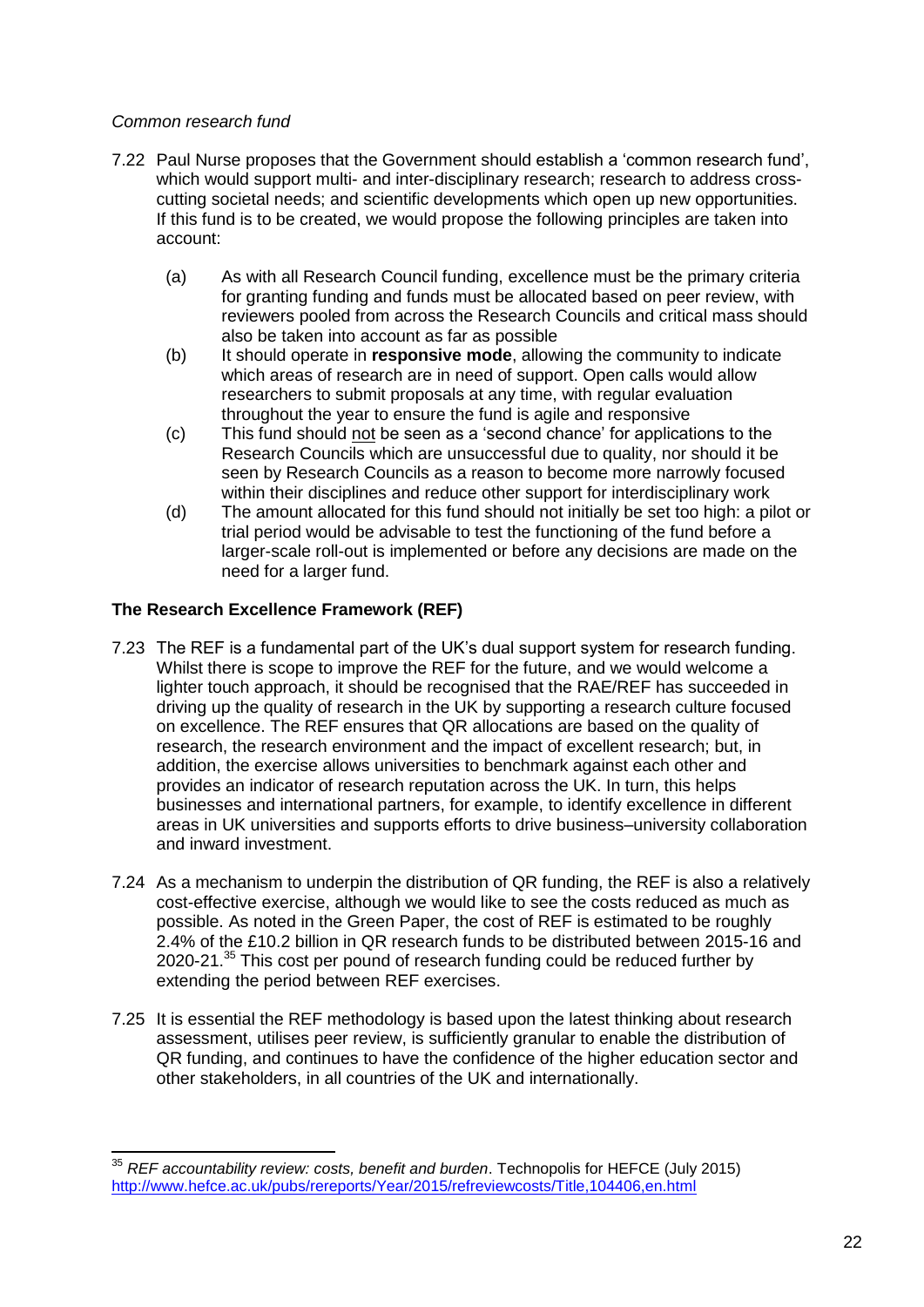7.26 The **REF should recognise and reward the very highest levels of excellence in research**, and should avoid driving a growth in lower quality research. The REF should also recognise the importance of higher concentrations of research excellence, critical mass and multi-disciplinarity. High concentrations of research excellence across disciplines are a foundation for innovative, interdisciplinary research collaborations that are key to solving global challenges.

## *Metrics*

-

- 7.27 The Green Paper mentions the desire to "champion better and more effective use of metrics" and making greater use of metrics to 'refresh' the REF results in between full peer review.
- 7.28 Whilst metrics may be seen at first sight as a quicker and cheaper alternative to peer review, it is essential to be aware of the many shortcomings in their use. These shortcomings arise in a number of areas, for example: in relation to equality and diversity issues; differences between and even within different disciplines that metrics would struggle to capture; and the ability to 'game' the data (in particular as metrics being used in REF will be known in advance). Importantly, **metrics lack the element of judgement that is at the heart of the long-established peer review process** – this was the conclusion of the independent review on metrics last year:

Even if technical problems of coverage and bias can be overcome, no set of numbers, however broad, is likely to be able to capture the multifaceted and nuanced judgements on the quality of research outputs that the REF process currently provides.<sup>36</sup>

- 7.29 In considering the use of metrics in the next REF it is important to tackle each element of the REF exercise separately (assuming the current structure is broadly maintained), rather than to approach the whole exercise as a single entity. With regard to outputs, we do not see a strong argument for extending the use of metrics beyond what was permitted within REF 2014. In particular, there remain real concerns around their use for some social sciences and for arts and humanities disciplines. The element of judgement that **peer review** enables is essential when evaluating a diverse range of outputs across the research spectrum – and even more so when considering the quality of interdisciplinary research. As such, we would propose that sub-panels should be able to decide whether they would find it useful to have bibliometric data made available to them. We would recommend that any metric data supplied to subpanels must only be used to inform peer review as in REF 2014.
- 7.30 At this stage, there is no convincing evidence that there should be any role for metrics to be used to assess impact; peer review must remain the primary method of assessment here. Again, the diversity of impacts delivered as a result of excellent research makes comparisons and judgements very difficult unless by peer review. However, data provided within the impact case studies could be more standardised in places to help facilitate comparison and analysis of the case studies.
- 7.31 However, **metrics could be used much more extensively and successfully in the environment section of REF**. Indeed, this whole section could be simplified radically and increased use of metrics could help. Moving more towards metrics here would build on a tested precedent as some quantitative data is already used for the assessment of the research environment, such as the number of PGR students, external research income and research income in-kind.

 $36$  'The Metric Tide', Report of the independent review on the role of metrics in research assessment and management (July 2015)